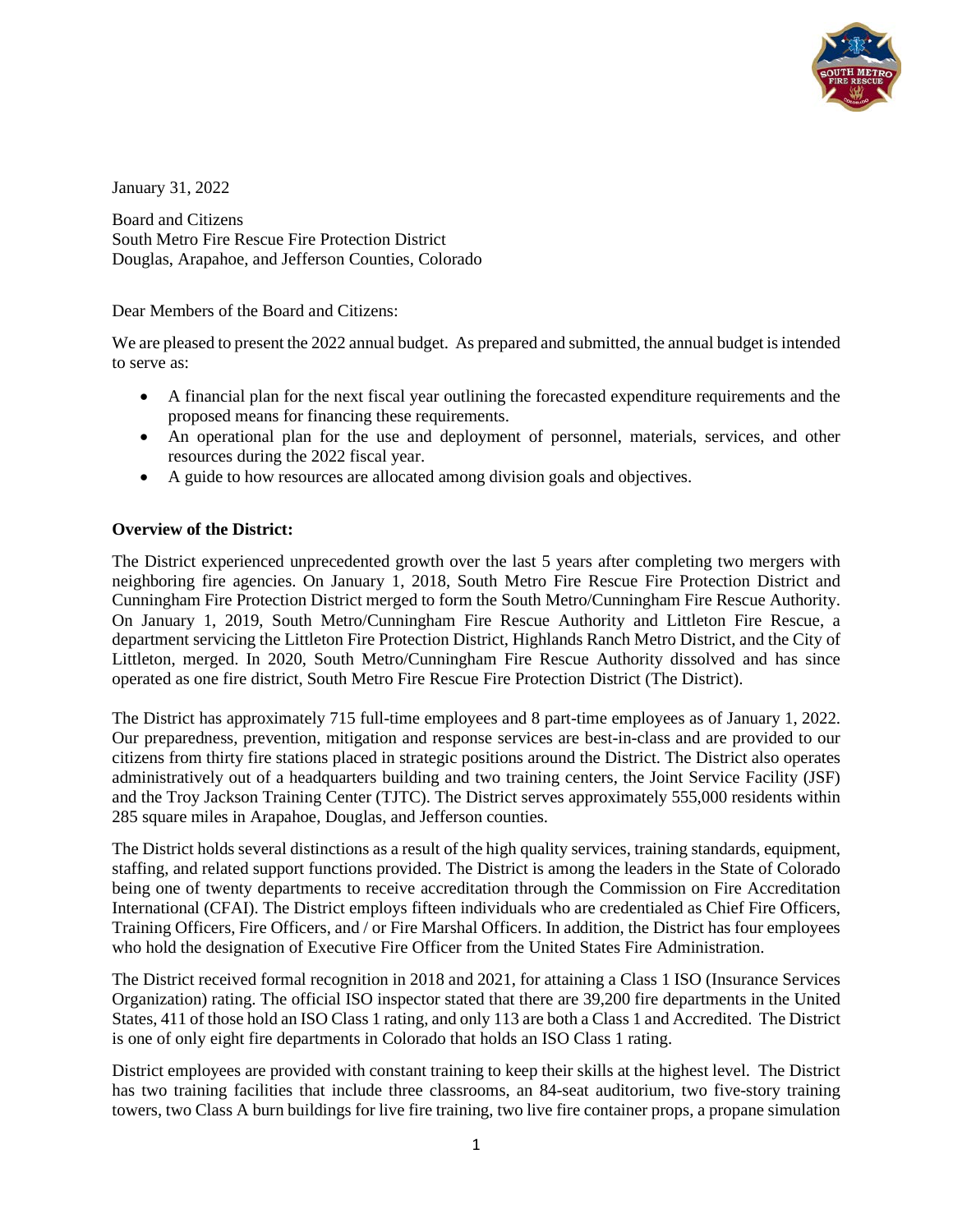

station, two mazes and a driver operator training track. In addition, state of the art training classrooms with media centers are available in the District headquarters and training facilities.

#### 2022 Financial Summary:

- Total budgeted revenues for all District funds are approximately \$176 million.
- Property taxes and specific ownership taxes make up approximately 78 percent of total revenues.
- Total budgeted expenditures for all District funds are approximately \$182 million. The District  $\bullet$ plans to pay for projected expenditures with 2022 projected revenues and a portion of fund balance.
- The District will continue to provide best-in-class service to its citizens while making capital ٠ improvements to facilities, equipment and vehicles totaling approximately \$14 million.

#### **Summary of Major Goals for 2022**

The District, in partnership with the International Association of Firefighters Local 2086, aspires to be the employer of choice among fire departments in the country. As such, the 2022 budget allocates additional resources in areas such as salaries, benefits, and firefighter safety. For example, the District is continuing to implement its plan to increase staffing on each engine with a four-person crew. An additional three engines' staffing will be increased in 2022. Additionally, resources are being allocated to reduce the overall exposure to the many hazards of firefighting. In order to keep pace with these staffing challenges, the District plans to hold two, thirty person academies in 2022.

The District is starting to plan for the relocation and construction of two current stations in future years. As such, there is a need to purchase land for these stations as the current locations are either inadequate for the planned expansion or in locations that do not optimize response times. In 2022, \$3 million has been earmarked for land acquisition. As part of the District's efforts to reduce exposure, the District plans to make several improvements to stations to enhance sleeping conditions for firefighters. Finally, various stations throughout the District are scheduled for preventative maintenance and remodels to ensure our facilities remain in good operating condition. The total cost of these projects (budgeted as Building Projects in the Capital Projects Fund) is estimated to be \$8.1 million.

The District is budgeting for several vehicle and apparatus purchases in 2022 as outlined in the Apparatus Replacement Schedule. The new apparatus includes engines, tenders, and medic unit replacements. These items are estimated to total approximately \$5.3 million.

The proposed budget for 2022 allows the District to continue to provide best-in-class service to our community with the most efficient use of its resources.

Recognition is given to all staff members, division or bureau managers and coordinators who have devoted their time and energy toward the development of the annual budget.

Please be assured that the same degree of effort will be devoted to effective administration of the 2022 budget.

Sincerely,

**Dillon Miskimins** Chief Financial Officer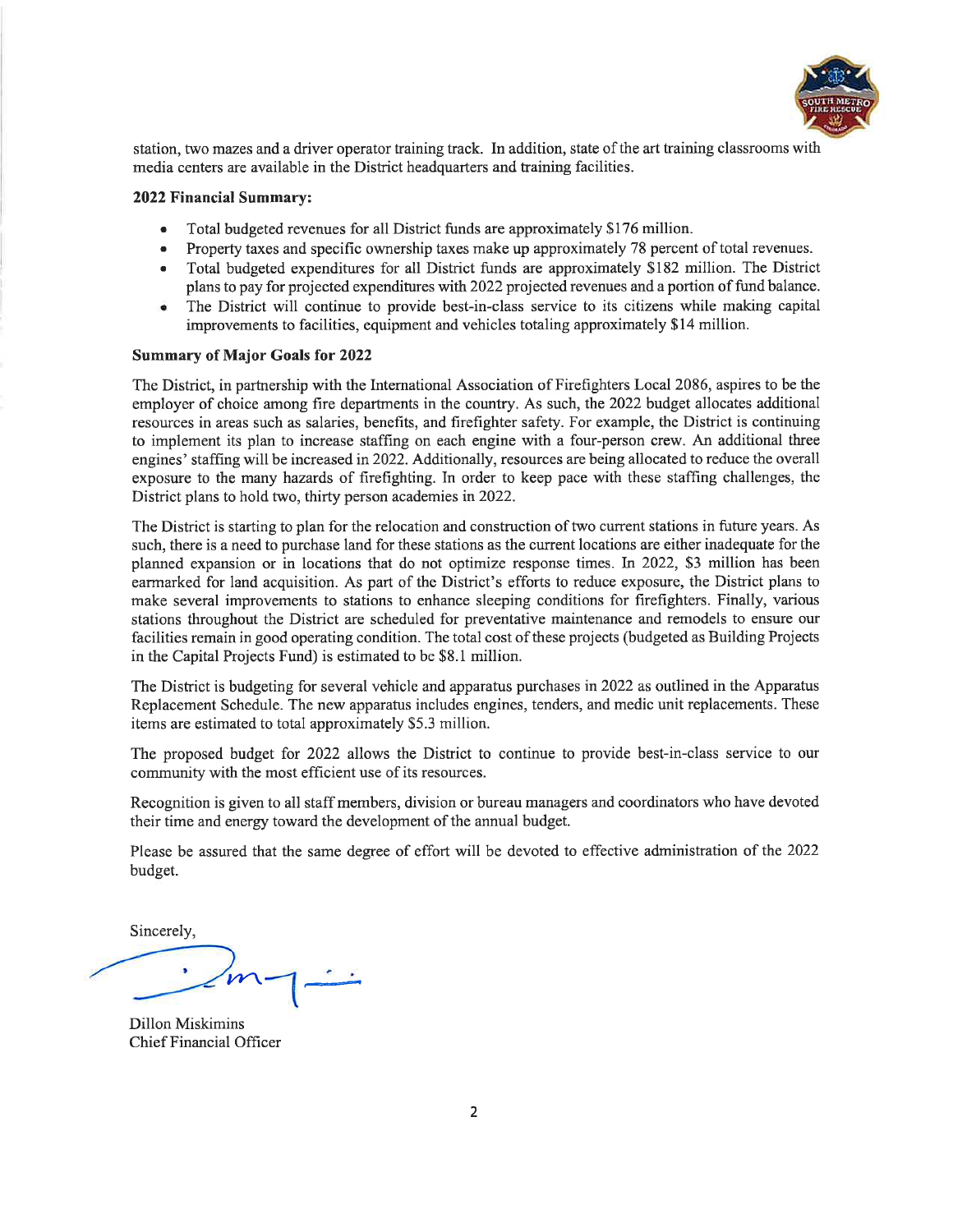

# **SUMMARY OF ALL FUNDS**

|                                               | 2020 Actual                |              | 2021 Estimated |      | 2022 Adopted |
|-----------------------------------------------|----------------------------|--------------|----------------|------|--------------|
| <b>BEGINNING FUND BALANCES</b>                | \$<br>54,457,107           | \$           | 56,846,570     | \$   | 62,789,149   |
| <b>REVENUES</b>                               |                            |              |                |      |              |
| <b>Property Taxes</b>                         | 113,457,721                |              | 115,446,511    |      | 126,008,116  |
| Specific Ownership Taxes                      | 8,924,544                  |              | 9,503,127      |      | 10,706,414   |
| Net Investment Earnings                       | 1,263,843                  |              | 1,406          |      | 475,500      |
| <b>Charges for Service - Transports</b>       | 9,695,303                  |              | 11,685,969     |      | 12,371,288   |
| Charges for Service - Plan Review/Permit Fees | 1,808,045                  |              | 1,804,141      |      | 1,823,500    |
| Medicare/Medicaid Supplemental Fee            | 5,543,184                  |              | 6,191,645      |      | 6,377,395    |
| Reimbursements                                | 2,287,085                  |              | 1,805,392      |      | 2,088,974    |
| Excise Tax                                    | 347,056                    |              | 375,384        |      | 480,000      |
| <b>Contracted Services</b>                    | 312,120                    |              | 318,362        |      |              |
| Rental Income                                 | 1,017,431                  |              | 972,642        |      | 947,309      |
| Dispatch Fees                                 | 115,770                    |              | 116,726        |      | 121,721      |
| Miscellaneous                                 | 1,139,595                  |              | 775,656        |      | 1,025,990    |
| <b>Medical Premiums</b>                       | 12,152,441                 |              | 13,317,139     |      | 14,148,627   |
| Stop Loss Refunds & Reimbursements            | 50,305                     |              | 78,327         |      | 50,000       |
| <b>Total Revenues</b>                         | $\overline{158, 114, 443}$ |              | 162,392,427    |      | 176,624,834  |
| Total funds available                         | 212,571,550                |              | 219,238,997    |      | 239,413,983  |
| <b>EXPENDITURES</b>                           |                            |              |                |      |              |
| Salaries                                      | 84,885,783                 |              | 89,951,524     |      | 95,137,726   |
| <b>Benefits</b>                               | 28,961,081                 |              | 30,141,393     |      | 34,622,497   |
| Operating                                     | 17,333,987                 |              | 15,158,719     |      | 20,719,734   |
| Capital Outlay                                | 8,437,527                  |              | 5,221,627      |      | 14,342,210   |
| Insurance                                     | 658,726                    |              | 735,993        |      | 782,618      |
| <b>Treasurers Fees</b>                        | 1,703,732                  |              | 1,731,697      |      | 1,890,122    |
| <b>Utilities</b>                              | 253,901                    |              | 266,542        |      | 269,323      |
| Routine Maintenance                           | 95,092                     |              | 87,267         |      | 130,114      |
| <b>Outside Repairs</b>                        | 42,676                     |              | 42,575         |      | 93,150       |
| <b>Outside Services</b>                       | 412,242                    |              | 350,760        |      | 116,444      |
| Contribution to Pension Plan                  | 216,735                    |              | 216,735        |      | 216,735      |
| <b>Medical Payments</b>                       | 11,490,277                 |              | 11,989,277     |      | 12,559,619   |
| Stop Loss Insurance & Admin Fees              | 1,367,209                  |              | 1,027,800      |      | 1,120,381    |
| <b>Total Expenditures</b>                     | 155,858,968                |              | 156,921,909    |      | 182,000,673  |
| OTHER FINANCING SOURCES (USES)                |                            |              |                |      |              |
| <b>Transfers from Other Funds</b>             | 7,747,398                  |              | 18,476,694     |      | 15,000,000   |
| <b>Transfers to Other Funds</b>               | (7,747,398)                |              | (18, 476, 694) |      | (15,000,000) |
| Sale of Capital Assets                        | 133,988                    |              | 472,061        |      | 1,635,000    |
| <b>Total Other Financing Sources (Uses)</b>   | 133,988                    |              | 472,061        |      | 1,635,000    |
| <b>ENDING FUND BALANCES</b>                   | \$<br>56,846,570           | $\mathbb{S}$ | 62,789,149     | $\$$ | 59,048,310   |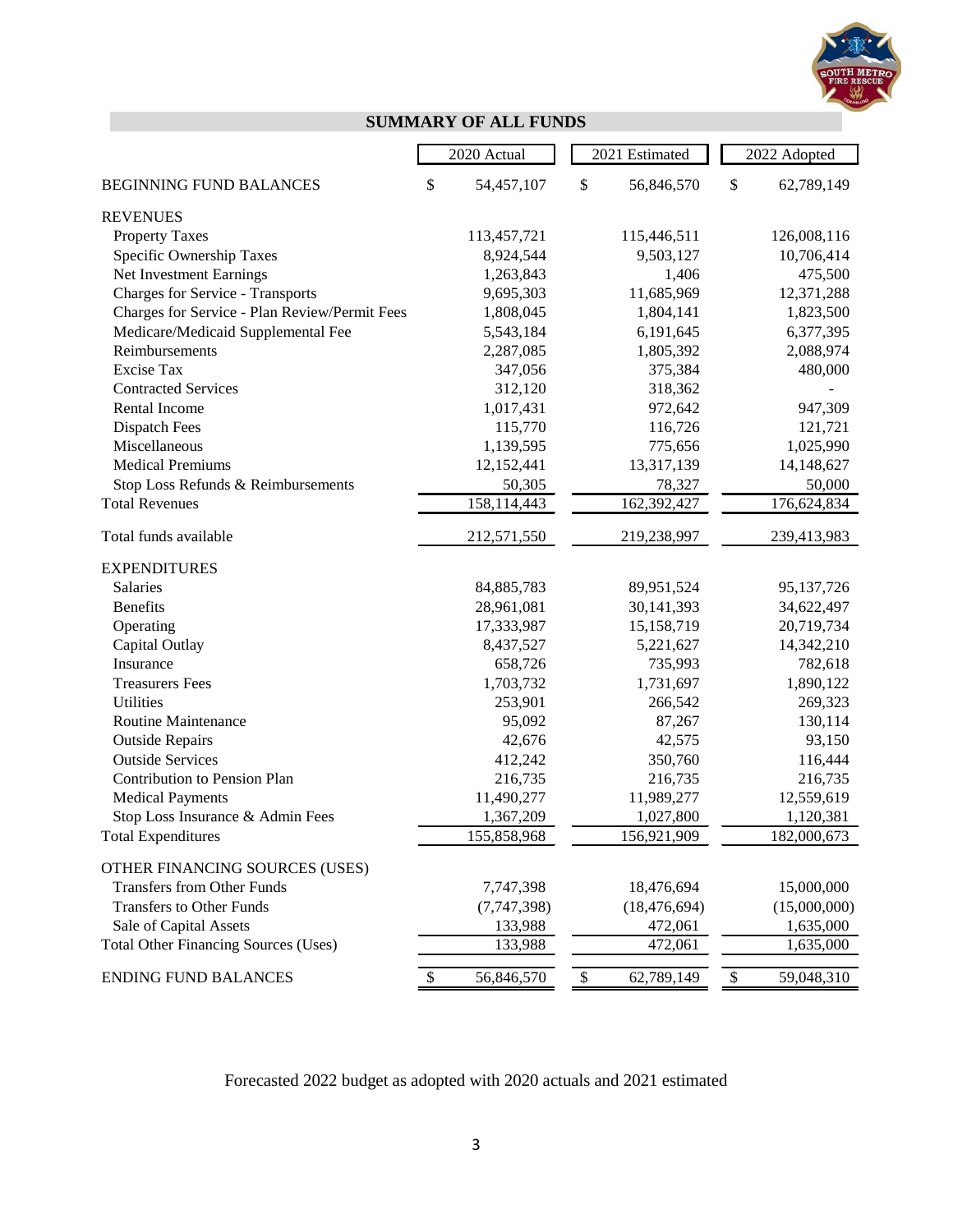

|                                 | 2020 Actual      | 2021 Estimated   | 2022 Adopted     |
|---------------------------------|------------------|------------------|------------------|
| <b>FUNDS RESERVED FOR:</b>      |                  |                  |                  |
| <b>NON-SPENDABLE</b>            |                  |                  |                  |
| Inventory                       | \$<br>1,482,705  | \$<br>1,394,413  | \$<br>1,394,413  |
| Prepaid Items                   | 2,330,717        | 7,716,937        | 3,000,000        |
| <b>RESTRICTED</b>               |                  |                  |                  |
| TABOR Emergency Reserves - 3%   | 4,335,000        | 4,466,000        | 4,809,000        |
| <b>Excise Tax Reserve</b>       | 347,056          | 722,440          | 1,202,440        |
| Self Insurance                  | (708, 662)       | 1,239,669        | 2,358,796        |
| <b>Pension Funds</b>            | 689,471          | 755,417          | 840,441          |
| <b>COMMITTED</b>                |                  |                  |                  |
| <b>Operating Reserves - 22%</b> | 29,440,259       | 30, 307, 298     | 33,830,667       |
| <b>Capital Projects Reserve</b> |                  | 4,903,762        | 10,667,384       |
| <b>ASSIGNED</b>                 |                  |                  |                  |
| <b>Building Rental</b>          | 2,413,720        | 405,595          | 435,456          |
| <b>JACC</b> Projects            | 111,877          | 111,877          | 16,877           |
| <b>UNASSIGNED</b>               | 16,404,427       | 10,765,741       | 492,836          |
|                                 | \$<br>56,846,570 | \$<br>62,789,149 | \$<br>59,048,310 |

# **SUMMARY OF ALL FUNDS - CONTINUED**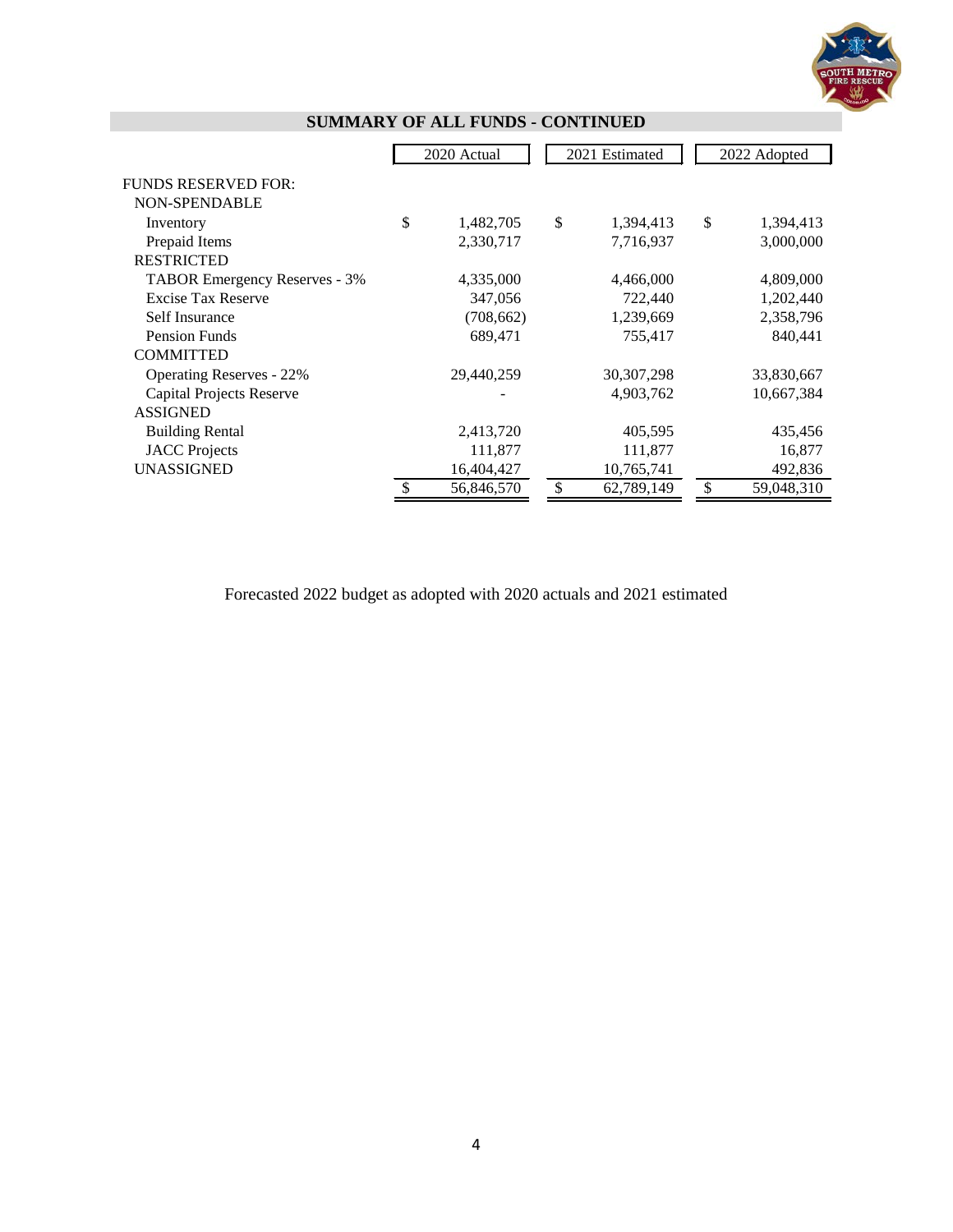

# **GENERAL FUND**

|                                               | 2020 Actual      | 2021 Estimated   | 2022 Adopted     |
|-----------------------------------------------|------------------|------------------|------------------|
|                                               |                  |                  |                  |
| <b>BEGINNING FUND BALANCES</b>                | \$<br>51,287,693 | \$<br>54,340,164 | \$<br>49,541,009 |
|                                               |                  |                  |                  |
| <b>REVENUES</b><br><b>Property Taxes</b>      | 113,192,531      | 115,179,091      | 125,723,047      |
| Specific Ownership Taxes                      | 8,905,534        | 9,484,625        | 10,686,459       |
| Net Investment Earnings                       | 1,209,918        |                  | 470,000          |
| <b>Charges for Service - Transports</b>       | 9,695,303        | 11,685,969       | 12,371,288       |
| Charges for Service - Plan Review/Permit Fees | 1,808,045        | 1,804,141        | 1,823,500        |
| Medicare/Medicaid Supplemental Fee            | 5,543,184        | 6,191,645        | 6,377,395        |
| Reimbursements                                | 2,037,085        | 1,555,392        | 2,088,974        |
| <b>Excise Tax</b>                             | 347,056          |                  |                  |
| <b>Contracted Services</b>                    | 312,120          | 318,362          |                  |
| <b>Rental Income</b>                          | 180,249          | 199,867          | 190,171          |
| <b>Dispatch Fees</b>                          | 115,770          | 116,726          | 121,721          |
| Miscellaneous                                 | 1,138,445        | 206,350          | 425,990          |
| <b>Total Revenues</b>                         | 144,485,240      | 146,742,168      | 160,278,545      |
| Total funds available                         | 195,772,933      | 201,082,332      | 209,819,554      |
| <b>EXPENDITURES</b>                           |                  |                  |                  |
| <b>Salaries</b>                               | 84, 885, 783     | 89,951,524       | 95,137,726       |
| <b>Benefits</b>                               | 28,961,081       | 30,141,393       | 34,622,497       |
| Operating                                     | 17,217,900       | 15,114,598       | 20,667,374       |
| Capital Outlay                                | 396,122          | 89,250           | 679,700          |
| <b>Insurance</b>                              | 658,726          | 735,993          | 782,618          |
| <b>Treasurers Fees</b>                        | 1,699,747        | 1,727,686        | 1,885,846        |
| <b>Total Expenditures</b>                     | 133,819,359      | 137,760,444      | 153,775,761      |
| OTHER FINANCING SOURCES (USES)                |                  |                  |                  |
| <b>Transfers from Other Funds</b>             |                  | 2,111,877        |                  |
| <b>Transfers to Other Funds</b>               | (7,747,398)      | (16, 364, 817)   | (15,000,000)     |
| Sale of Capital Assets                        | 133,988          | 472,061          |                  |
| <b>Total Other Financing Sources (Uses)</b>   | (7,613,410)      | (13,780,879)     | (15,000,000)     |
| <b>ENDING FUND BALANCES</b>                   | \$<br>54,340,164 | \$<br>49,541,009 | \$<br>41,043,793 |
|                                               |                  |                  |                  |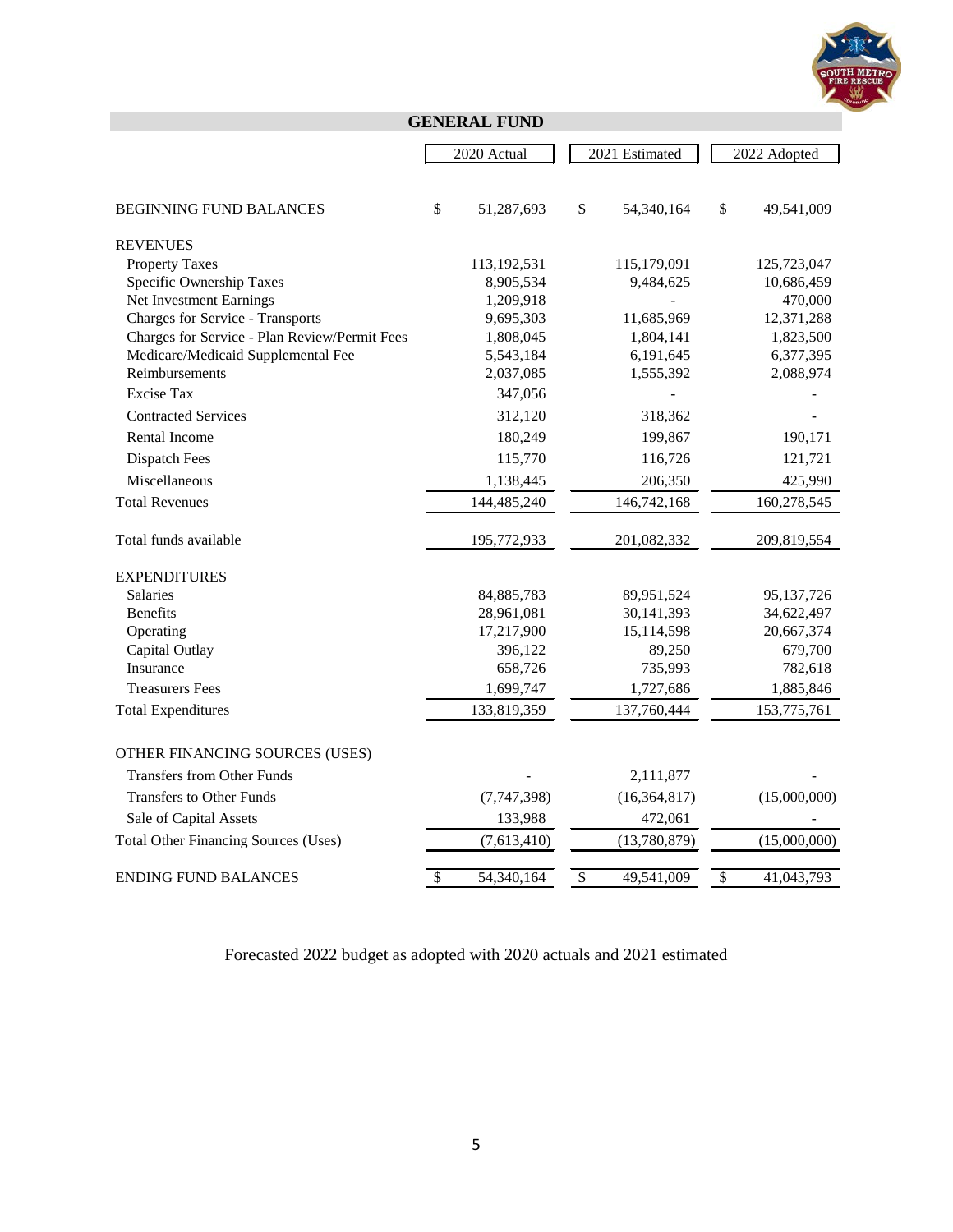

|                                             | 2020 Actual | 2021 Estimated | 2022 Adopted     |
|---------------------------------------------|-------------|----------------|------------------|
| <b>BEGINNING FUND BALANCES</b>              | \$          | \$             | \$<br>10,847,459 |
|                                             |             |                |                  |
| <b>REVENUES</b>                             |             |                |                  |
| Net Investment Earnings                     | 7,821       |                |                  |
| Excise Tax                                  |             | 375,384        | 480,000          |
| <b>Total Revenues</b>                       | 7,821       | 375,384        | 480,000          |
| Total funds available                       | 7,821       | 375,384        | 11,327,459       |
| <b>EXPENDITURES</b>                         |             |                |                  |
| <b>Building Projects</b>                    | 6,749,312   | 2,819,936      | 8,099,825        |
| Equipment                                   | 88,457      | 149,844        | 106,311          |
| Vehicles and Apparatus                      | 917,450     | 1,922,962      | 5,386,499        |
| <b>Total Expenditures</b>                   | 7,755,219   | 4,892,742      | 13,592,635       |
| OTHER FINANCING SOURCES (USES)              |             |                |                  |
| <b>Transfers from Other Funds</b>           | 7,747,398   | 15,364,817     | 15,000,000       |
| Sale of Capital Assets                      |             |                | 1,635,000        |
| <b>Total Other Financing Sources (Uses)</b> | 7,747,398   | 15,364,817     | 16,635,000       |
|                                             |             |                |                  |
| <b>ENDING FUND BALANCES</b>                 | \$          | 10,847,459     | \$<br>14,369,824 |

**CAPITAL PROJECTS FUND**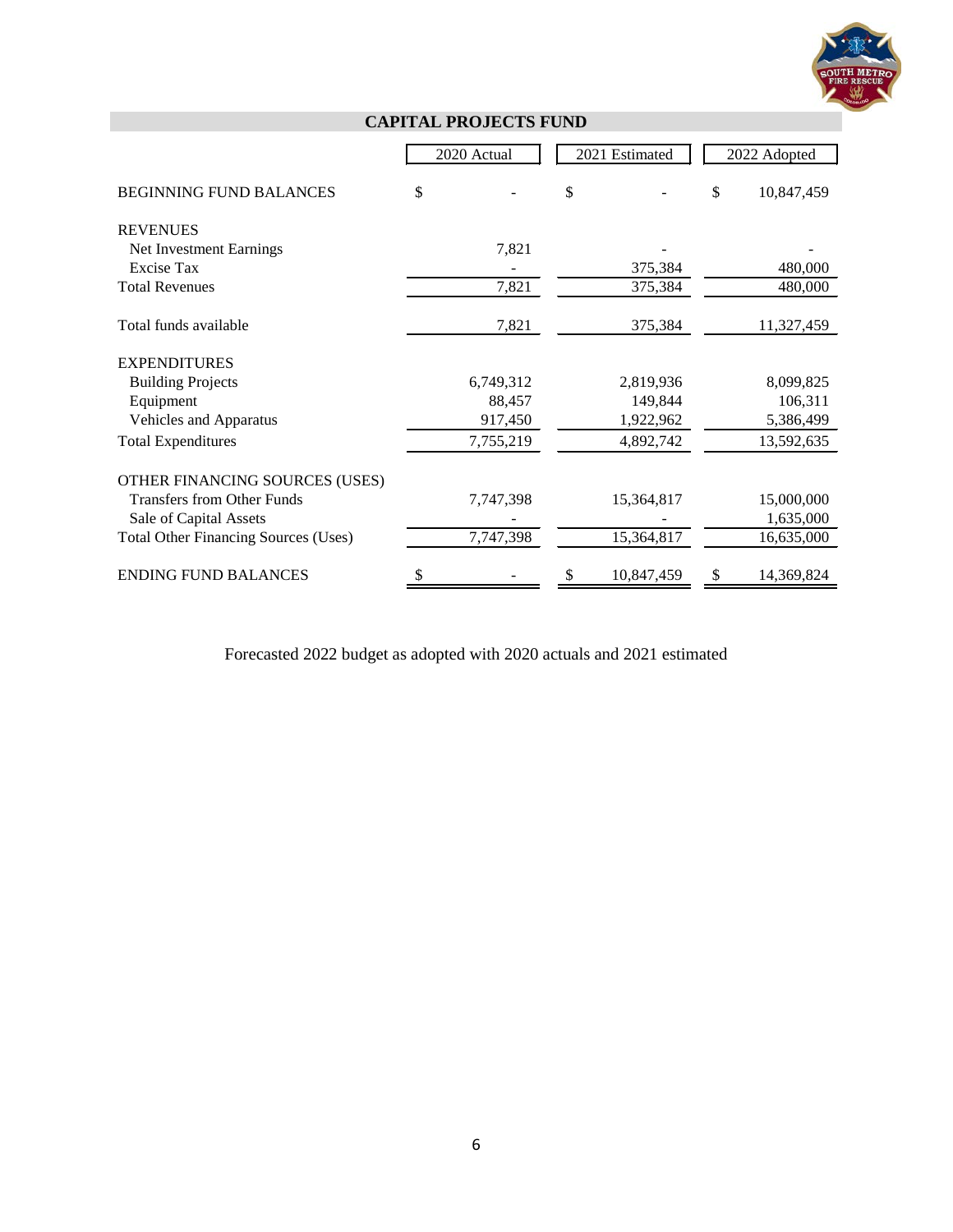

|                                     | 2020 Actual   | 2021 Estimated | 2022 Adopted  |
|-------------------------------------|---------------|----------------|---------------|
| <b>BEGINNING FUND BALANCES</b>      | \$<br>620,354 | \$<br>689,471  | \$<br>755,417 |
| <b>REVENUES</b>                     |               |                |               |
| <b>Property Taxes</b>               | 265,190       | 267,420        | 285,069       |
| Specific Ownership Taxes            | 19,010        | 18,502         | 19,955        |
| Net Investment Earnings             | 5,637         | 770            | 5,000         |
| <b>Total Revenues</b>               | 289,837       | 286,692        | 310,024       |
| Total funds available               | 910,191       | 976,163        | 1,065,441     |
| <b>EXPENDITURES</b>                 |               |                |               |
| <b>Treasurers Fees</b>              | 3,985         | 4,011          | 4,276         |
| <b>Contribution to Pension Plan</b> | 216,735       | 216,735        | 216,735       |
| Operating                           |               |                | 3,989         |
| <b>Total Expenditures</b>           | 220,720       | 220,746        | 225,000       |
| <b>ENDING FUND BALANCES</b>         | \$<br>689,471 | \$<br>755,417  | \$<br>840,441 |

# **CHERRY HILLS PENSION FUND**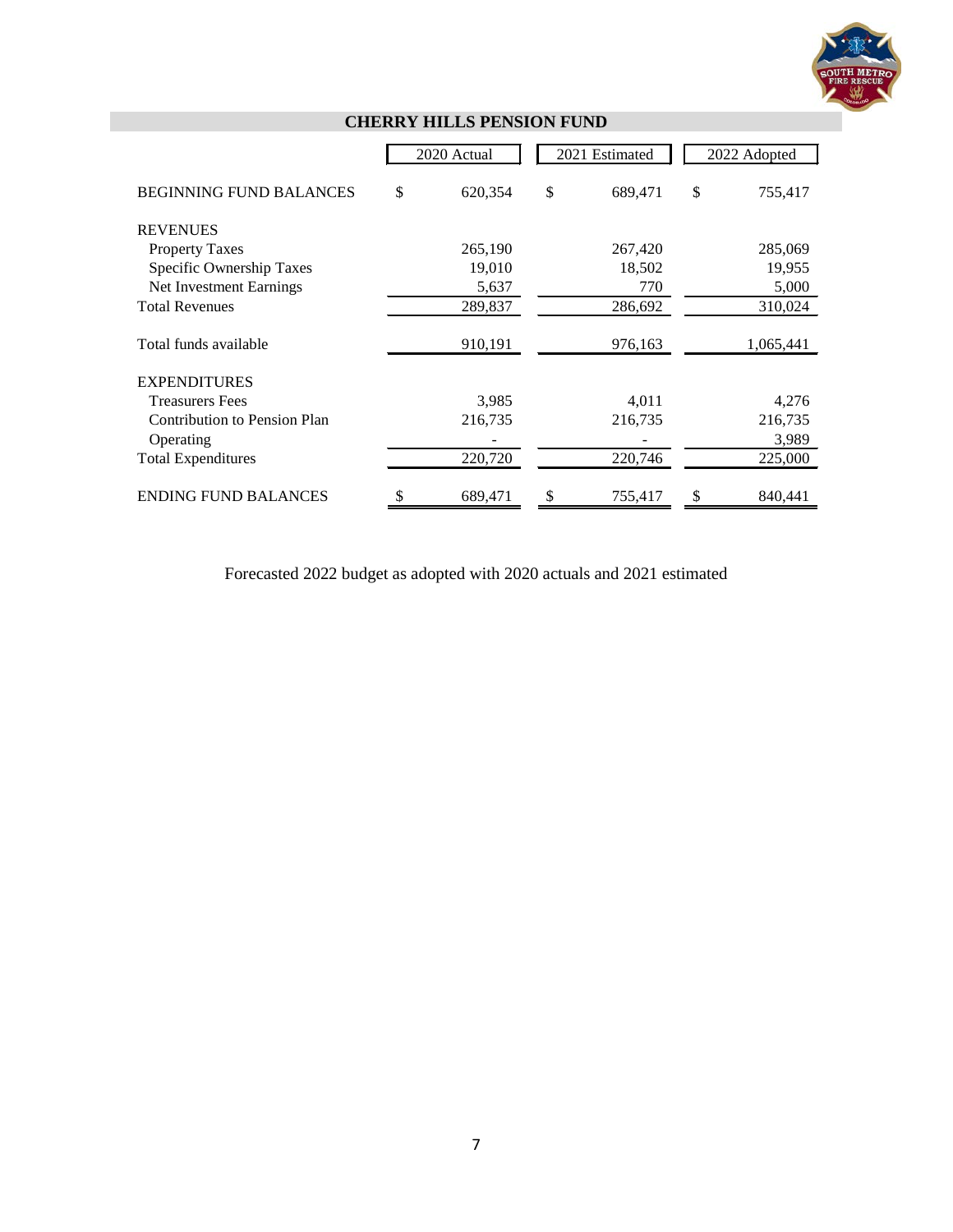

|                                             | 2020 Actual     |    | 2021 Estimated | 2022 Adopted  |
|---------------------------------------------|-----------------|----|----------------|---------------|
| <b>BEGINNING FUND BALANCES</b>              | \$<br>2,433,903 | \$ | 2,413,720      | \$<br>405,595 |
| <b>REVENUES</b>                             |                 |    |                |               |
| <b>Rental Income</b>                        | 837,182         |    | 772,775        | 757,138       |
| Net Investment Earnings                     | 34,095          |    |                |               |
| Miscellaneous                               | 1,150           |    |                |               |
| <b>Total Revenues</b>                       | 872,427         |    | 772,775        | 757,138       |
| Total funds available                       | 3,306,330       |    | 3,186,495      | 1,162,733     |
| <b>EXPENDITURES</b>                         |                 |    |                |               |
| Operating                                   | 116,087         |    | 44,121         | 48,371        |
| <b>Utilities</b>                            | 253,901         |    | 266,542        | 269,323       |
| <b>Outside Services</b>                     | 98,668          |    | 100,760        | 116,444       |
| Routine Maintenance                         | 95,092          |    | 87,267         | 130,114       |
| <b>Outside Repairs</b>                      | 42,676          |    | 42,575         | 93,150        |
| Capital Outlay                              | 286,186         |    | 239,635        | 69,875        |
| <b>Total Expenditures</b>                   | 892,610         |    | 780,900        | 727,277       |
| OTHER FINANCING SOURCES (USES)              |                 |    |                |               |
| <b>Transfer to General Fund</b>             |                 |    | (2,000,000)    |               |
| <b>Total Other Financing Sources (Uses)</b> |                 |    | (2,000,000)    |               |
| <b>ENDING FUND BALANCES</b>                 | 2,413,720       | S  | 405,595        | 435,456       |

**BUILDING RENTAL FUND**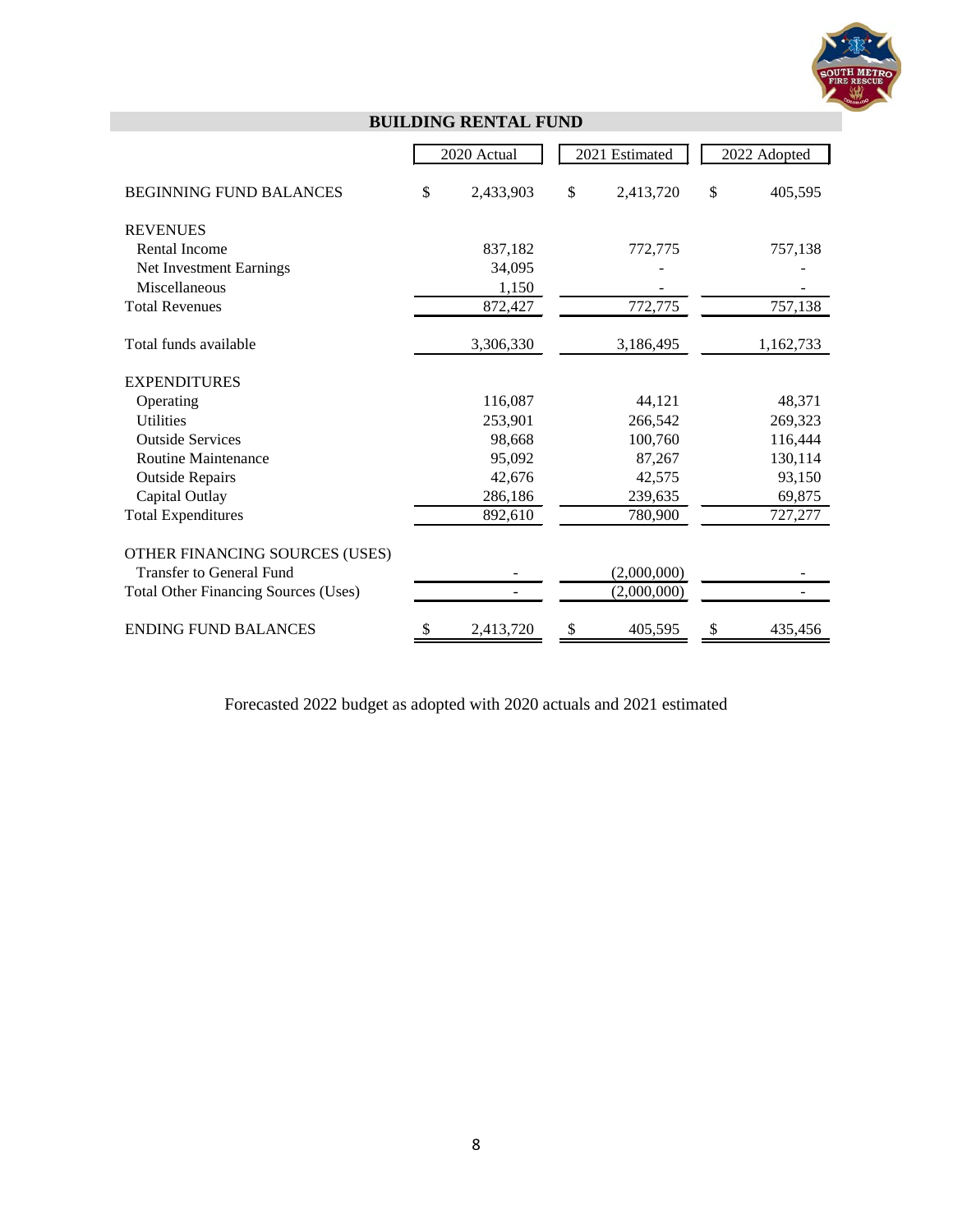

| <b>JACC FUND</b>                            |    |             |    |                |    |              |  |  |
|---------------------------------------------|----|-------------|----|----------------|----|--------------|--|--|
|                                             |    | 2020 Actual |    | 2021 Estimated |    | 2022 Adopted |  |  |
| <b>BEGINNING FUND BALANCES</b>              | \$ | 175,451     | \$ | 111,877        | \$ |              |  |  |
| <b>REVENUES</b>                             |    |             |    |                |    |              |  |  |
| Reimbursements                              |    | 250,000     |    | 250,000        |    |              |  |  |
| <b>Total Revenues</b>                       |    | 250,000     |    | 250,000        |    |              |  |  |
| Total funds available                       |    | 425,451     |    | 361,877        |    |              |  |  |
| <b>EXPENDITURES</b>                         |    |             |    |                |    |              |  |  |
| <b>Outside Services</b>                     |    | 313,574     |    | 250,000        |    |              |  |  |
| <b>Total Expenditures</b>                   |    | 313,574     |    | 250,000        |    |              |  |  |
| OTHER FINANCING SOURCES (USES)              |    |             |    |                |    |              |  |  |
| <b>Transfers to Other Funds</b>             |    |             |    | (111, 877)     |    |              |  |  |
| <b>Total Other Financing Sources (Uses)</b> |    |             |    | (111, 877)     |    |              |  |  |
| <b>ENDING FUND BALANCES</b>                 |    | 111,877     | \$ |                |    |              |  |  |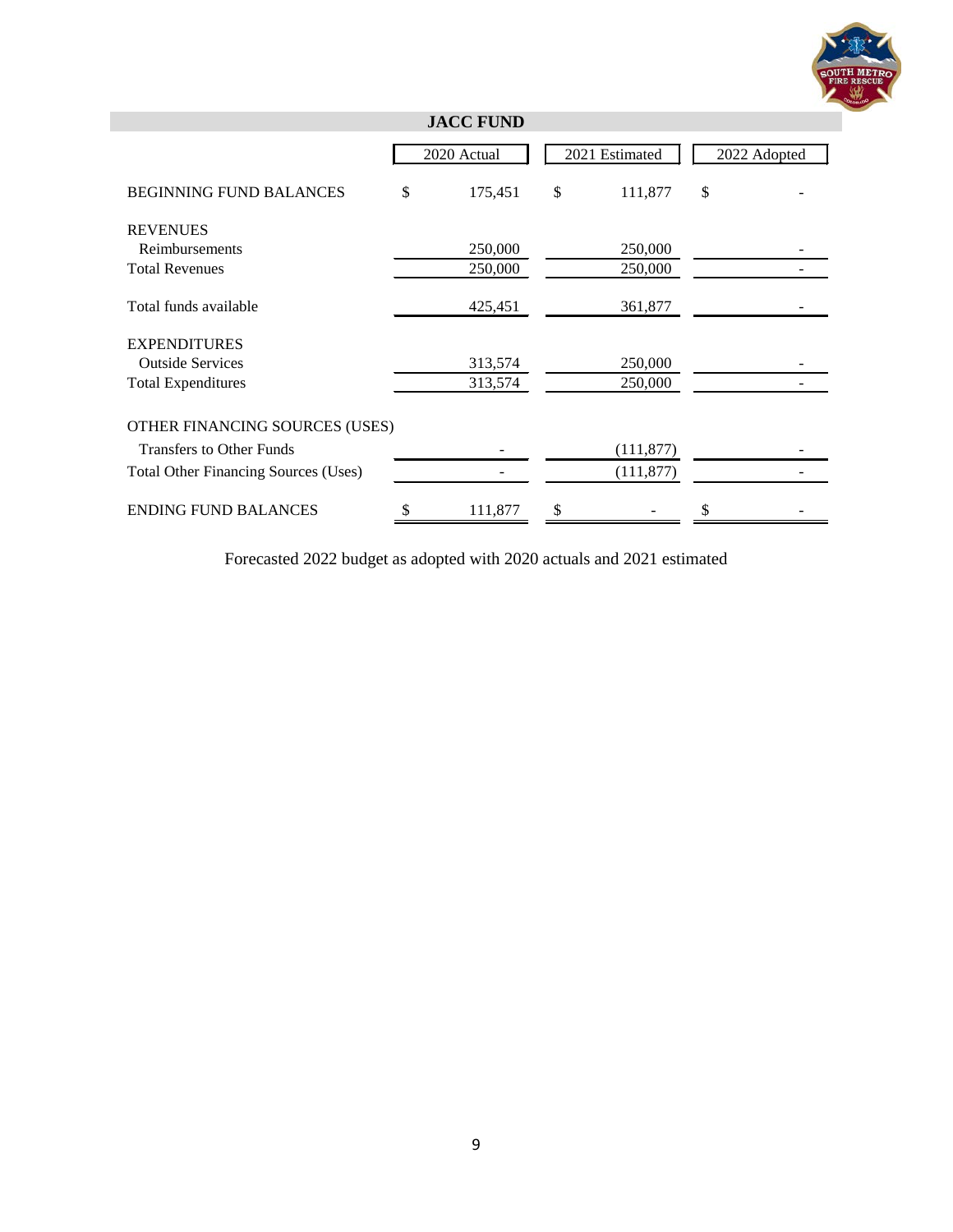

|                                             | 2020 Actual     | 2021 Estimated   |    | 2022 Adopted |
|---------------------------------------------|-----------------|------------------|----|--------------|
| <b>BEGINNING FUND BALANCES</b>              | \$<br>(60, 294) | \$<br>(708, 662) | \$ | 1,239,669    |
| <b>REVENUES</b>                             |                 |                  |    |              |
| <b>Medical Premiums</b>                     | 12,152,441      | 13,317,139       |    | 14,148,627   |
| Stop Loss Refunds & Reimbursements          | 50,305          | 78,327           |    | 50,000       |
| Net Investment Earnings                     | 6,372           | 636              |    | 500          |
| Miscellaneous                               |                 | 569,306          |    | 600,000      |
| <b>Total Revenues</b>                       | 12,209,118      | 13,965,408       |    | 14,799,127   |
| Total funds available                       | 12,148,824      | 13,256,746       |    | 16,038,796   |
| <b>EXPENDITURES</b>                         |                 |                  |    |              |
| <b>Medical Payments</b>                     | 11,490,277      | 11,989,277       |    | 12,559,619   |
| Stop Loss Insurance & Admin Fees            | 1,367,209       | 1,027,800        |    | 1,120,381    |
| <b>Total Expenditures</b>                   | 12,857,486      | 13,017,077       |    | 13,680,000   |
| OTHER FINANCING SOURCES (USES)              |                 |                  |    |              |
| <b>Transfers from Other Funds</b>           |                 | 1,000,000        |    |              |
| <b>Total Other Financing Sources (Uses)</b> |                 | 1,000,000        |    |              |
| <b>ENDING FUND BALANCES</b>                 | \$<br>(708,662) | \$<br>1,239,669  | S  | 2,358,796    |

# **SELF INSURED MEDICAL FUND**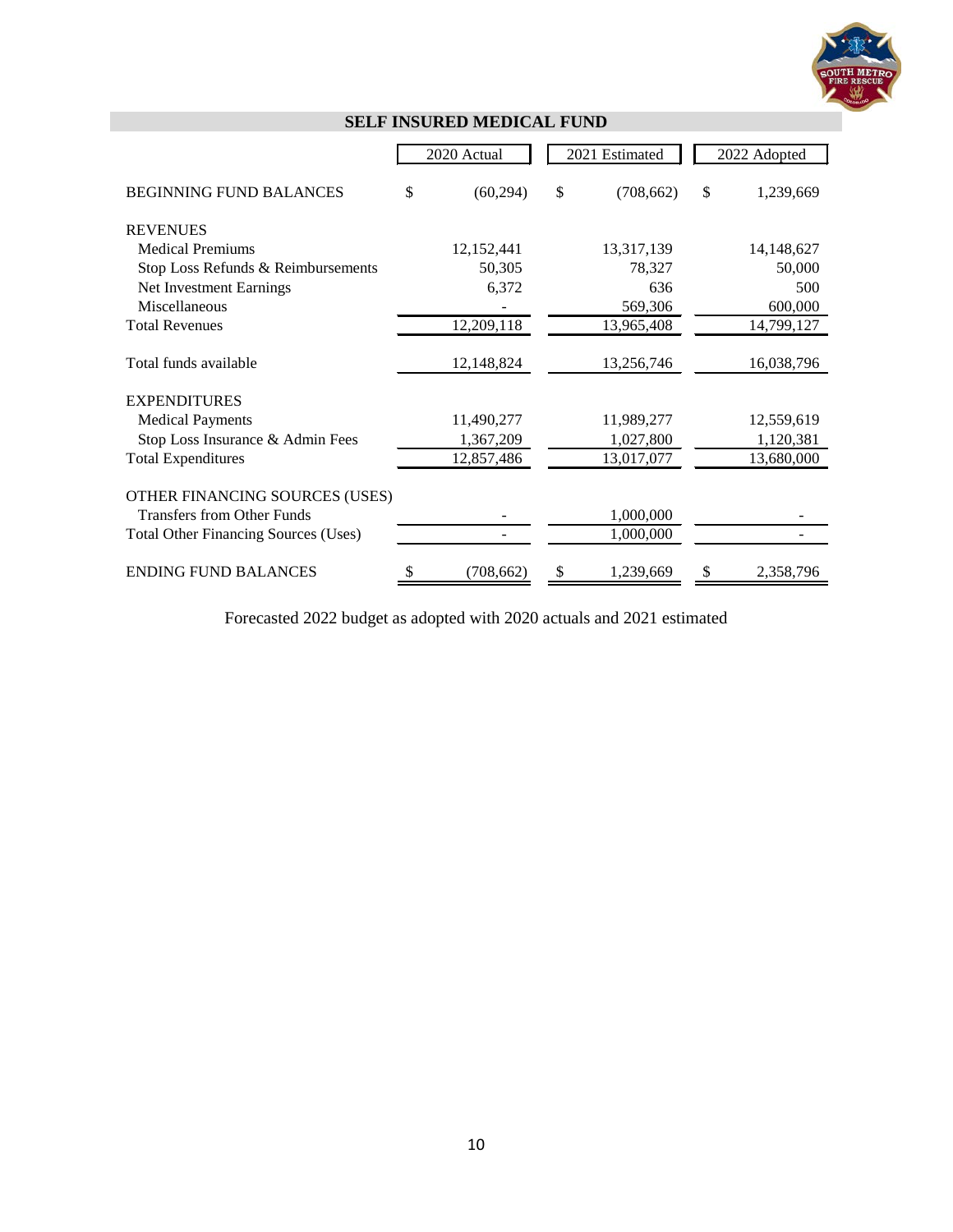

## **BUDGET MESSAGE**

#### **Services Provided**

The District operates under Colorado Revised Statutes, Title 32, as a separate municipal corporation and is managed by a seven-member Board of Directors composed of a Chairperson, Vice Chairperson, Secretary, Treasurer, and three directors. The Board hires a Fire Chief who serves at the pleasure of the Board to manage day-to-day operations of the District. The District is a stand-alone entity and is not part of any county or city government.

The District experienced unprecedented growth over the last 5 years after completing two mergers with neighboring fire agencies. On January 1, 2018, South Metro Fire Rescue Fire Protection District and Cunningham Fire Protection District merged to form the South Metro/Cunningham Fire Rescue Authority. On January 1, 2019, South Metro/Cunningham Fire Rescue Authority and Littleton Fire Rescue, a department servicing the Littleton Fire Protection District, Highlands Ranch Metro District, and the City of Littleton, merged. In 2020, South Metro/Cunningham Fire Rescue Authority dissolved and has since operated as one fire district, South Metro Fire Rescue Fire Protection District (The District).

The District provides numerous services including fire suppression, fire prevention (through inspections, plan reviews, and community risk reduction), fire investigations, emergency medical care and transport, wildland fire suppression, urban search and rescue, hazardous materials containment/decontamination services, and aircraft rescue and firefighting (ARFF) services.

The District has activity in the following funds:

- General Fund: used to account for the basic financial operations of the District that are not accounted for in other funds
- Capital Projects Fund: used to account for capital improvements
- Cherry Hills Village Pension Fund: special revenue fund used to account for the activity of retirement benefits for the former employees of Cherry Hills Village Fire Protection District
- Building Rental Fund: enterprise fund used to account for the operations of District owned building used to house headquarters and other tenants
- JACC Fund: Jefferson-Arapahoe Consolidated CAD (JACC) agency fund used to account for the operations of the Computer Aided Dispatch (CAD) system used regionally by 911 emergency response centers. This fund was closed in 2021 and the remaining fund balance was transferred to the General Fund. Revenues and expenses for JACC will be accounted for in the General Fund going forward.
- Self Insured Medical Fund: internal service fund used to account for activity of health care benefits of District's employees by collecting medical premiums for both District and employee contributions. This fund is used to pay for the Stop Loss Insurance, administration fees to the third-party administrator and to pay medical claims of the insured.

The District's budget does not include any component units, nor is the District considered a component unit of any other level of government.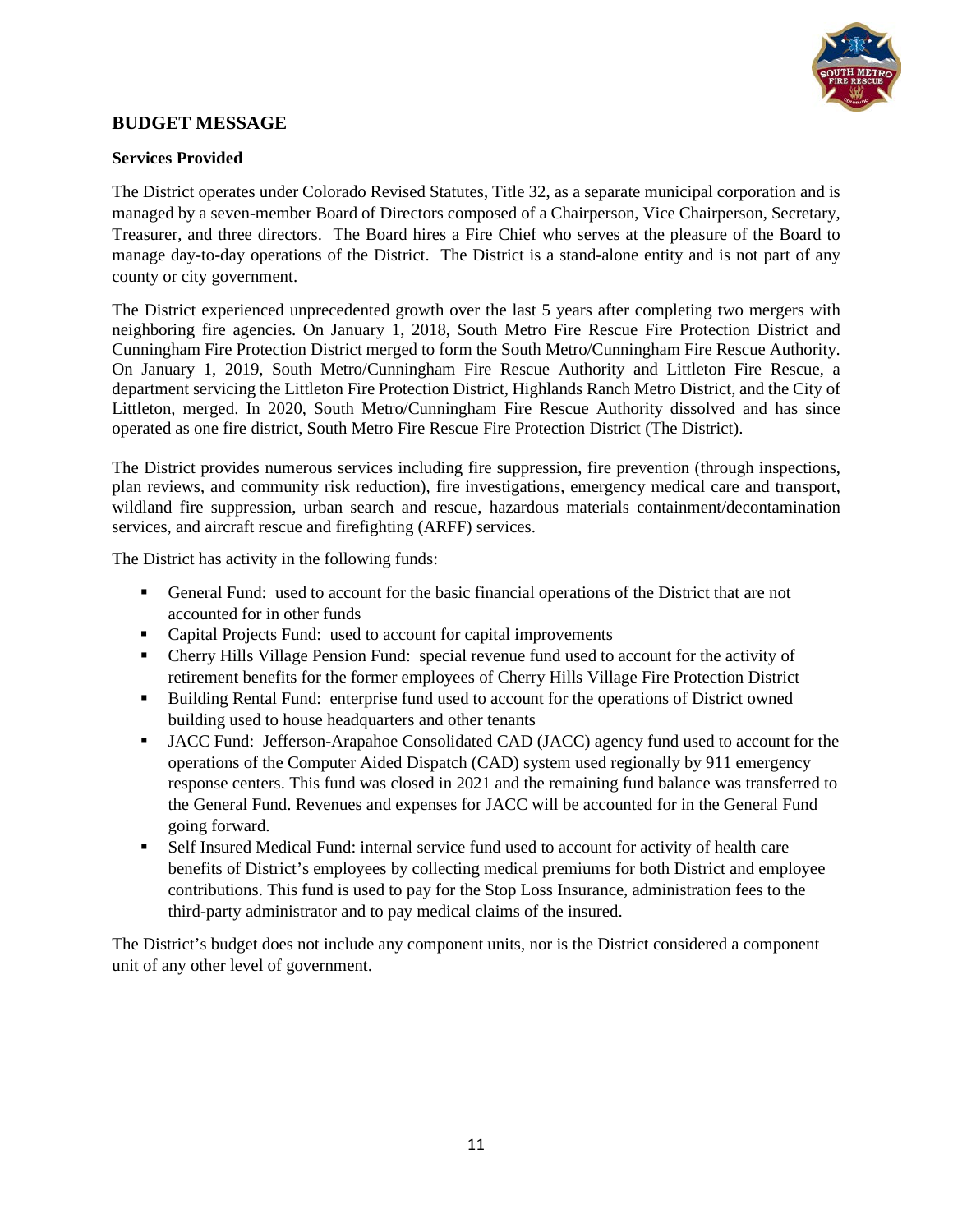

# **Financial Highlights**

### **Revenues**

The District has several revenue sources. Revenues for all funds are illustrated below:

|                                               | 2020 Actual |               | 2021 Estimated    |    | 2022 Adopted |
|-----------------------------------------------|-------------|---------------|-------------------|----|--------------|
| REVENUES                                      |             |               |                   |    |              |
| <b>Property Taxes</b>                         | \$          | 113,457,721   | \$<br>115,446,511 | \$ | 126,008,116  |
| Specific Ownership Taxes                      |             | 8,924,544     | 9,503,127         |    | 10,706,414   |
| Net Investment Earnings                       |             | 1,263,843     | 1,406             |    | 475,500      |
| <b>Charges for Service - Transports</b>       |             | 9,695,303     | 11,685,969        |    | 12,371,288   |
| Charges for Service - Plan Review/Permit Fees |             | 1,808,045     | 1,804,141         |    | 1,823,500    |
| Medicare/Medicaid Supplemental Fee            |             | 5,543,184     | 6,191,645         |    | 6,377,395    |
| Reimbursements                                |             | 2,287,085     | 1,805,392         |    | 2,088,974    |
| Excise Tax                                    |             | 347,056       | 375,384           |    | 480,000      |
| <b>Contracted Services</b>                    |             | 312,120       | 318,362           |    |              |
| <b>Rental Income</b>                          |             | 1,017,431     | 972,642           |    | 947,309      |
| Dispatch Fees                                 |             | 115,770       | 116,726           |    | 121,721      |
| Miscellaneous                                 |             | 1,139,595     | 775,656           |    | 1,025,990    |
| <b>Medical Premiums</b>                       |             | 12,152,441    | 13,317,139        |    | 14,148,627   |
| Stop Loss Refunds & Reimbursements            |             | 50,305        | 78,327            |    | 50,000       |
| <b>Total Revenues</b>                         | \$          | 158, 114, 443 | \$<br>162,392,427 | \$ | 176,624,834  |

The graph below displays all revenues of the District projected in 2022 by source, not including transfers from other funds.

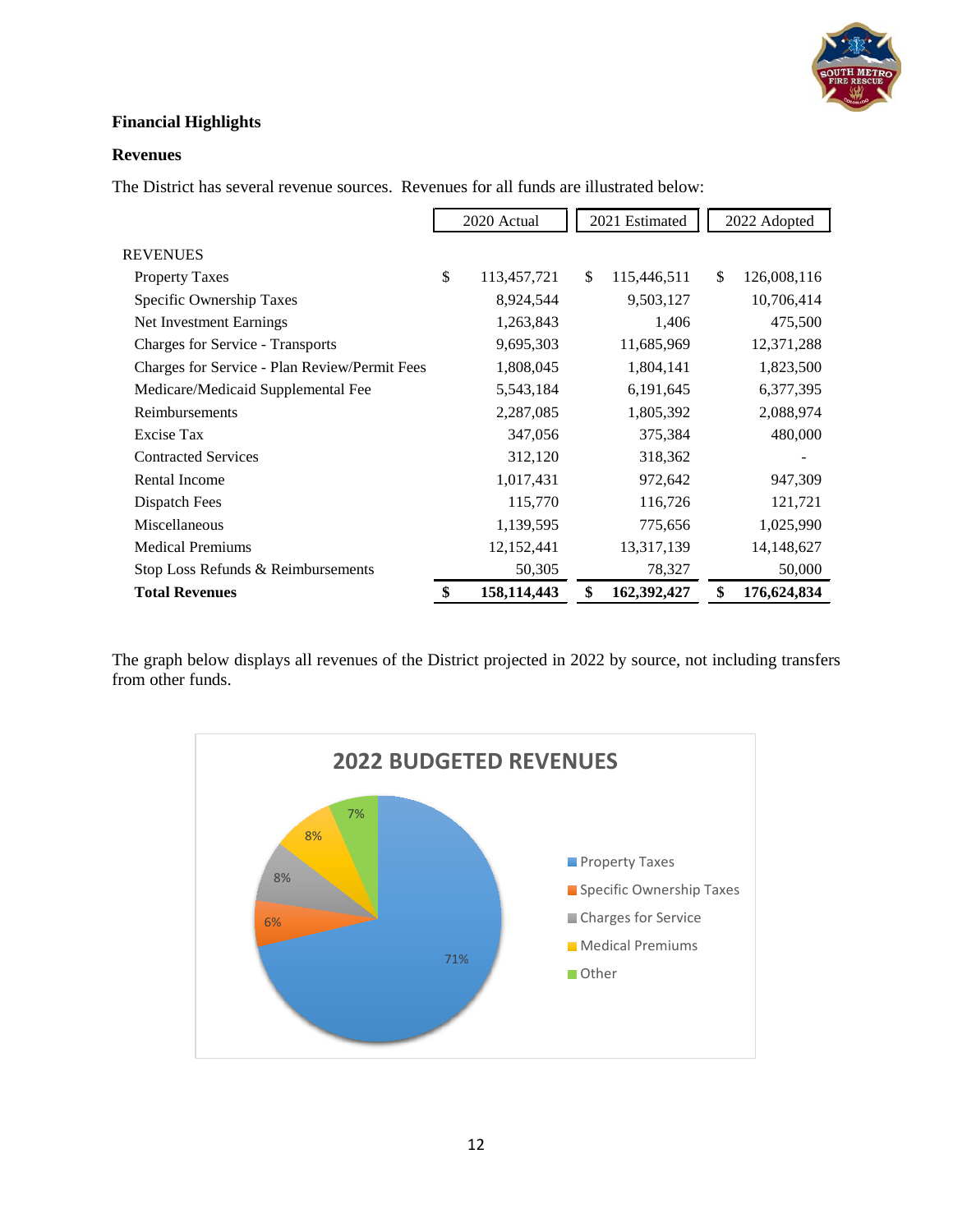

The major revenue sources of the District are property taxes, specific ownership taxes, and charges for service. The increased revenues shown in 2022 is partially due to growth in assessed values, resulting in an increase of property tax revenues of \$10.5 million or 8.5% as compared to 2021 estimated collections. Due to the high reliance on property taxes for operations of the District, the uncertainty in the real estate market has a major impact on the District's revenue stream. The District's Board is aware of possible economic downturns and maintain a conservative but realistic outlook for future revenues.

Property tax collection is typically budgeted using information provided by the County Assessor's offices beginning with preliminary information in August and final information available in December of the preceding budget year. Although there can be slight variations in collections, the District feels confident that using the County Assessor's valuations provides us with an accurate budget for property tax revenue. The following graph displays the property tax collection trend of the District (2018-2020 based on actual collections, 2021 based on estimated collections with 2022 budgeted). A unification in 2019 resulted in a large collection spike that year. A portion of the 2020 surge is a result of the full inclusion of City of Littleton's assessed values into the District. The large increases seen in 2018-2020 is due to multiple mergers and is unusual in nature.



Specific ownership taxes are related to the taxes collected from vehicle registrations within the counties. Fees are assessed and collected at the County level based on the vehicles weight, and the funds are then distributed to the applicable governments based on a funding formula. This revenue source varies greatly with economic conditions and needs of District residents. The District has budgeted the 2022 revenue based on economic forecasts for vehicle sales in the area. The following graph displays the specific ownership tax collection trend of the District (2018-2020 based on actual collections, 2021 based on estimated collections with 2022 budgeted). The large spike in 2019 collections is related to the unification.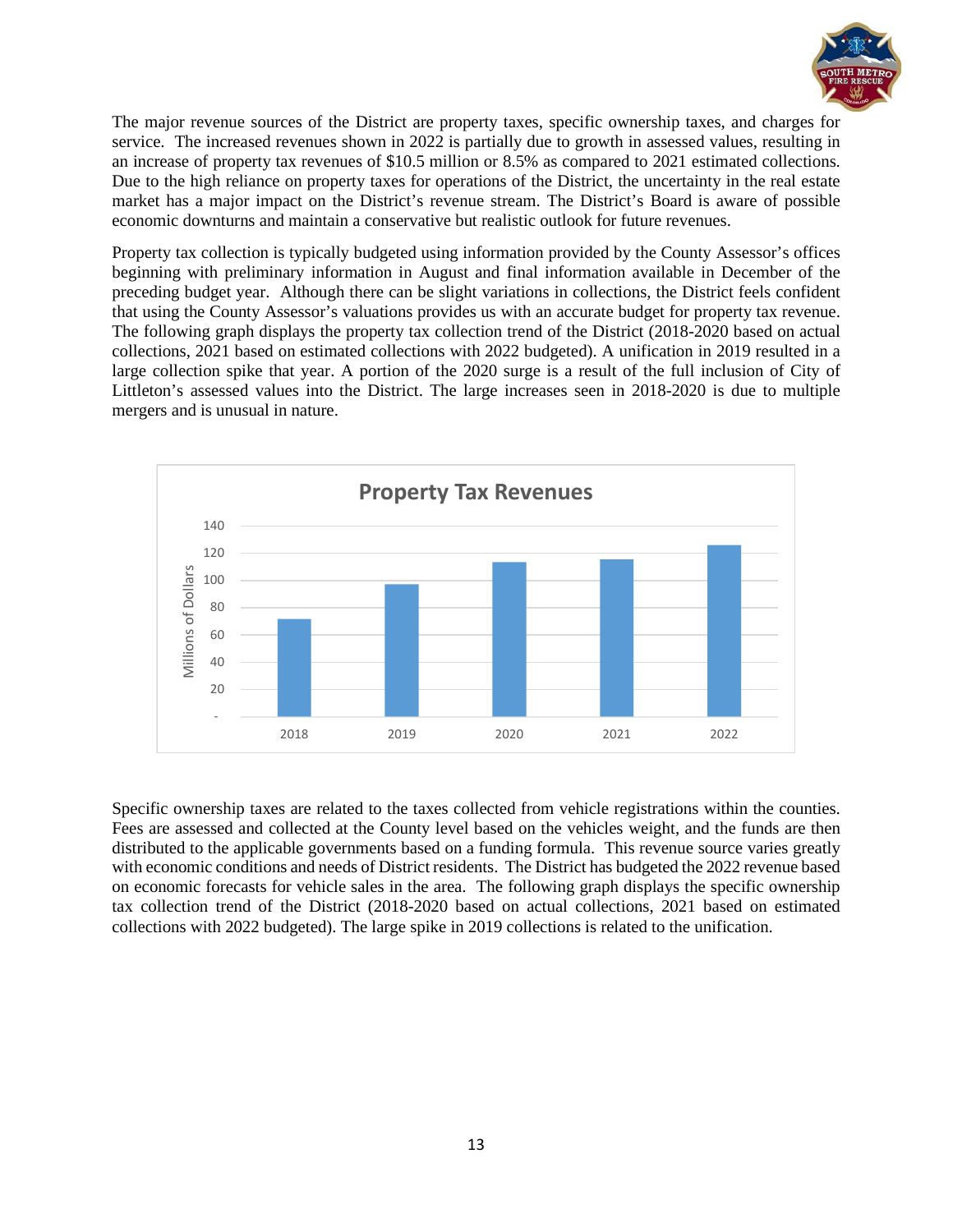

Charges for service revenues are made up of Ambulance Transport services and Permit Review/Permit Fees. Ambulance Transport service revenue is based on the number of transports and the averages for mileage. In 2020, an increase to base transport fee was approved by the Board of Directors resulting in increased 2021 revenue. The number of transports budgeted in 2022 is 20,827.

The large spike in charges for services revenue in 2019 collections is related to the unification of the entities. Permit and plan review fees are the fees charged by the Fire Marshal's office for plan reviews and inspections of commercial and residential construction within the District and is budgeted to collect \$1.8 million in 2022. A decrease in 2020 revenue is attributed to the COVID-19 pandemic resulting in a decrease of \$700k to permit and plan review fees as well as a decrease in the number of ambulance transports over 2019.

The following graph displays the charges for service revenue trend of the District (2018-2020 based on actual collections, 2021 based on estimated collections with 2022 budgeted).

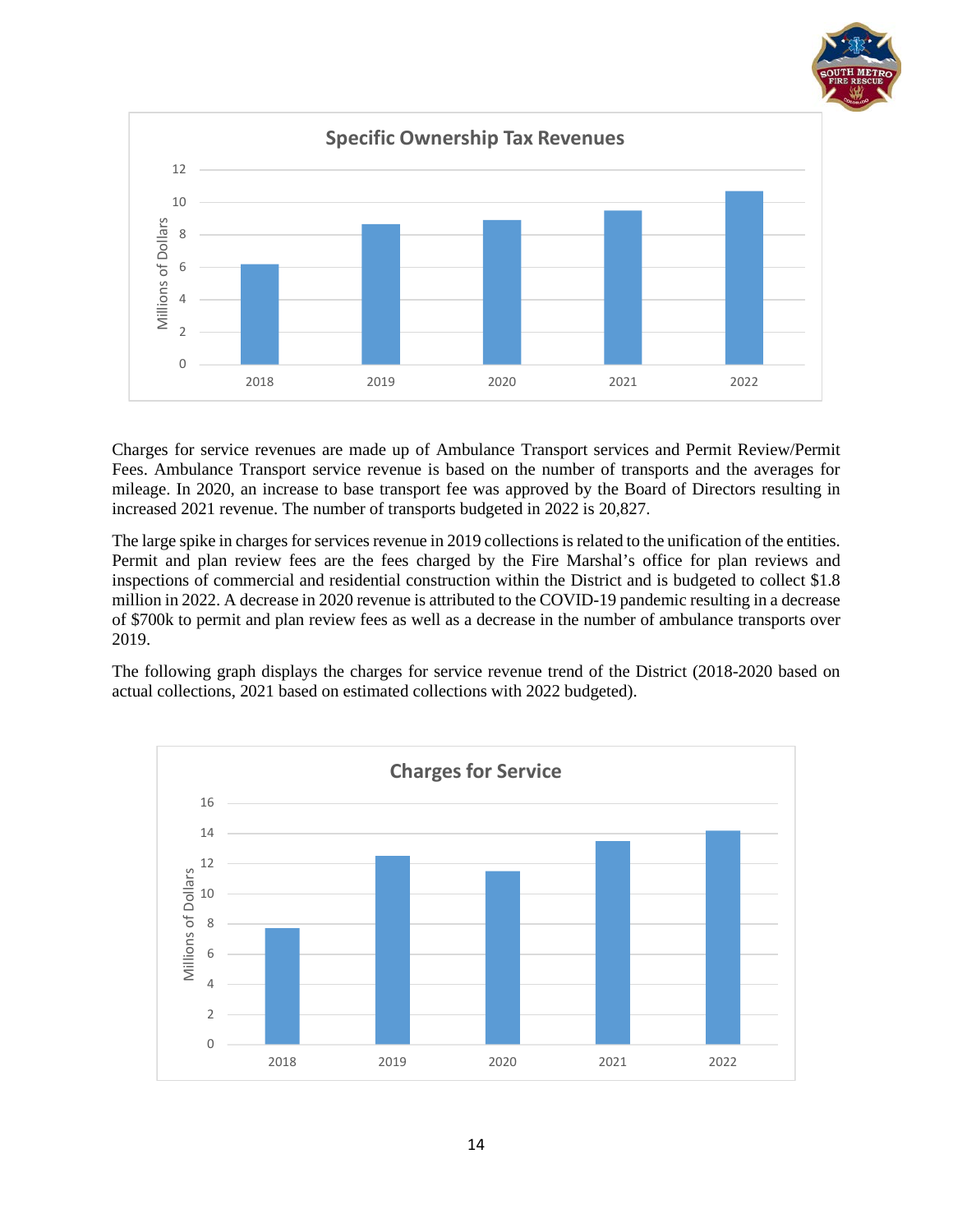

Medical premium revenue is collected from employees and the District to provide health care benefits to the District's employees through the use of Self Insured Medical Fund. Consistent with our other major types of revenues, the growth in 2018 and 2019 is primarily linked to the increased number of employees as a result of unifications. Additional revenue collections in 2020-2022 is due to annual increases in medical premiums collections due to the ever-rising cost of healthcare as well as hiring additional recruit employees in 2020 and 2022.



Other revenue sources budgeted in 2022 include Medicaid supplemental fee, reimbursements, rental income, excise tax, net investment earnings, dispatch fees, stop loss refunds/reimbursements, and miscellaneous revenue.

- Medicaid Supplemental Fee is collected from State of Colorado's program to offset the low reimbursement rate for transport patients who use Medicaid. With this new program, the District collected \$2.3 million in 2019, \$5.1 million in 2020, \$6.2 million in 2021 and has budgeted to collect \$6.4 million again in 2022.
- Reimbursement revenue includes reimbursable items such as Urban Search and Rescue (USAR) services, wildland firefighting services, and Special Weapons and Tactics (SWAT) services.
- Rental income was budgeted using a combination of tenant agreements for rental space and cell tower rental agreements.
- **Excise tax revenue is collected per the agreement with the Town of Parker for the newly constructed** residential and nonresidential buildings.
- Net investment earnings were budgeted using historical data as well as market forecasts prepared by outside sources.
- Dispatch fee revenue is related to contracted dispatch services with other local governments resulting in income to the District.
- Stop loss refunds & reimbursements revenue is collected when single health care claims exceed \$500,000.
- Miscellaneous revenue includes items such as tuition collected from community educational courses, small grants, and other miscellaneous items.

In total, all of the aforementioned revenue sources are projected to increase approximately \$13.8 million over 2021 estimated collections, which is approximately 8.5%.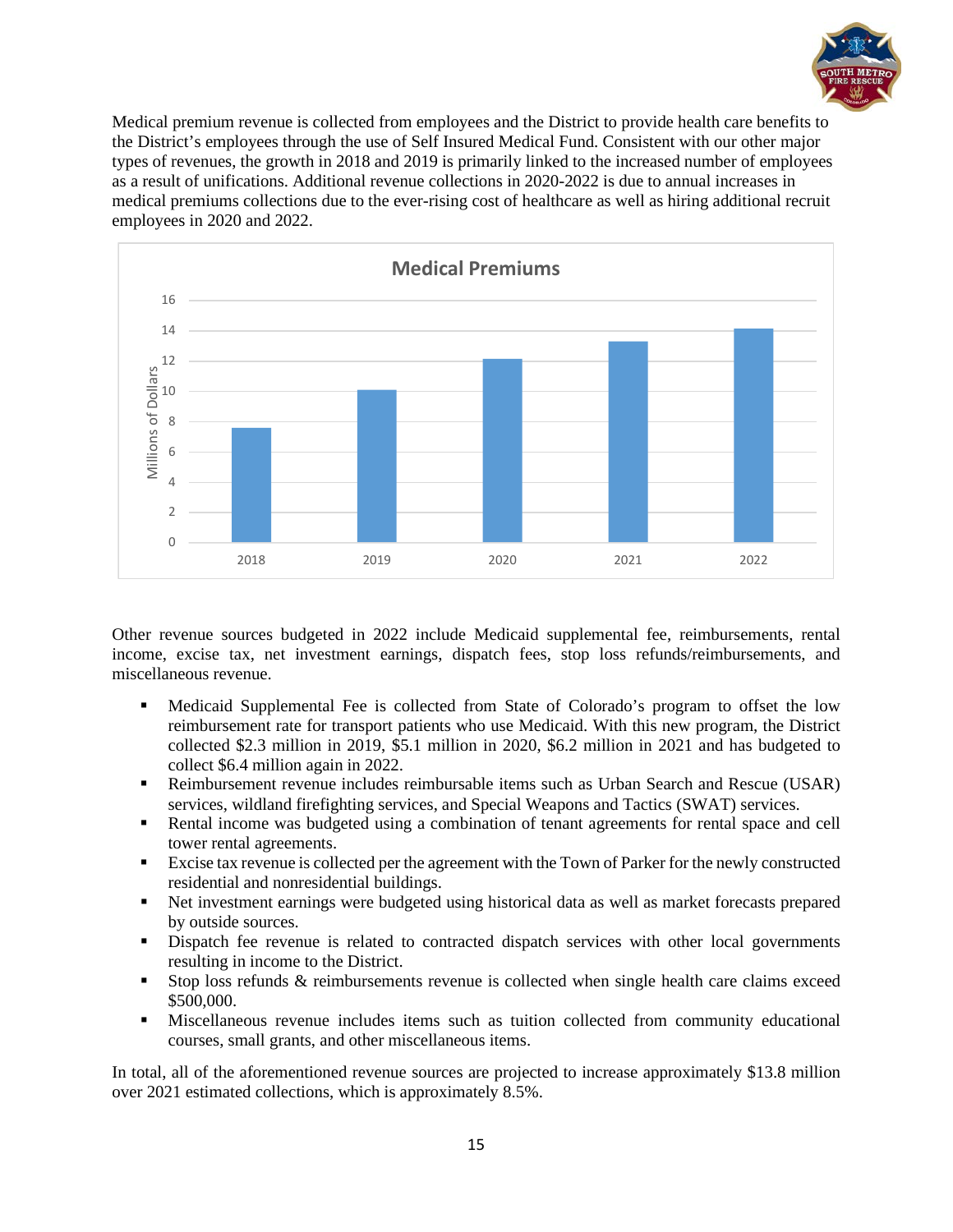

# **Expenditures**

The District has budgeted approximately \$182 million of total expenditures for the 2022 budget year. A combination of expenditures in all funds is illustrated below:

|                                  | 2020 Actual      | 2021 Estimated   | 2022 Adopted     |
|----------------------------------|------------------|------------------|------------------|
|                                  |                  |                  |                  |
| <b>Salaries</b>                  | \$<br>84,885,783 | \$<br>89,951,524 | \$<br>95,137,726 |
| <b>Benefits</b>                  | 28,961,081       | 30,141,393       | 34,622,497       |
| Operating                        | 17,333,987       | 15,158,719       | 20,719,734       |
| Capital Outlay                   | 8,437,527        | 5,221,627        | 14,342,210       |
| Insurance                        | 658,726          | 735,993          | 782,618          |
| <b>Treasurers Fees</b>           | 1,703,732        | 1,731,697        | 1,890,122        |
| Utilities                        | 253,901          | 266,542          | 269,323          |
| Routine Maintenance              | 95,092           | 87,267           | 130,114          |
| <b>Outside Repairs</b>           | 42,676           | 42,575           | 93,150           |
| <b>Outside Services</b>          | 412,242          | 350,760          | 116,444          |
| Contribution to Pension Plan     | 216,735          | 216,735          | 216,735          |
| <b>Medical Payments</b>          | 11,490,277       | 11,989,277       | 12,559,619       |
| Stop Loss Insurance & Admin Fees | 1,367,209        | 1,027,800        | 1,120,381        |
| <b>Total Expenditures</b>        | 155,858,968      | 156,921,909      | 182,000,673      |

This graph shows the expenditures for all Funds of the District for 2022 by use, not including transfers to other funds.

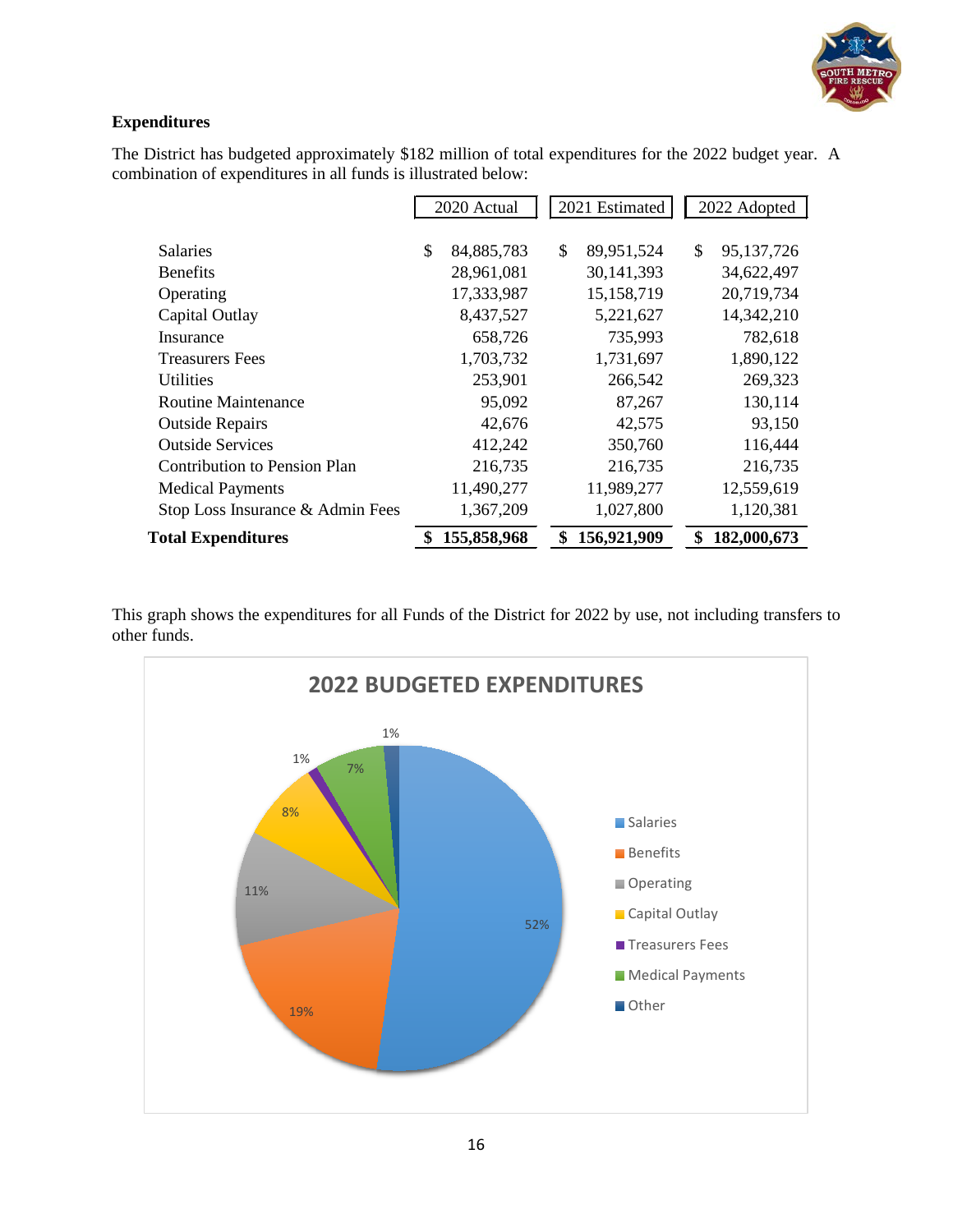

Salaries and benefits account for 52% and 19% of the overall expenditure budget in 2022, respectively. Increases in the 2022 budgeted amounts for these categories are related to market adjustments to current salaries, increases in benefit costs, hiring a recruit academy of 60 employees, and continued focus on staffing each engine with a four-person crew.

Operating expenses are projected to increase 36.7% over the 2021 estimated amounts. This increase is related to projects that were carried over from the 2021 budget, hiring two recruit academies, purchases and/or replacement of non-capital equipment, updates to the District's service plan, election costs, and other annual increases for goods and services.

Total capital expenditures budgeted for 2022 is \$14.3 million and is comprised of several projects including land acquisition for future station construction, remodeling of several stations, headquarters and JSF training facility, and apparatus/vehicle purchase and replacements. These projects are in line with the District's five-year capital replacement plan, and capital projects are prioritized based on the assets' remaining lives, the District needs, staff recommendations and at the guidance of the Board.

Treasurer's fees are related to the fee collected by the County during the tax collection process. Other miscellaneous items include insurance, supplies and equipment, utilities, routine maintenance, outside repairs, administrative fees and outside services.

Medical payments are the cost of health care claims that result from providing health care benefits to the District employees. The District maintains a Self Insured Medical Fund with a third-party administrator. Stop loss insurance is paid to protect the plan from large claims exceeding \$500,000.

#### **Fund Balance and Reserves**

On January 1, 2019, a merge with Littleton Fire Rescue resulted in a beginning fund balance adjustment of \$6,586,953. The District has been able to steadily grow the fund balance since 2018 for the future purchase and construction of capital related items. The 2022 budget includes a planned fund balance decrease from the prior year in order to pay for planned capital projects and operating expenses.



The District has provided for an emergency reserve equal to at least 3 percent of the fiscal year spending for 2022, defined under TABOR.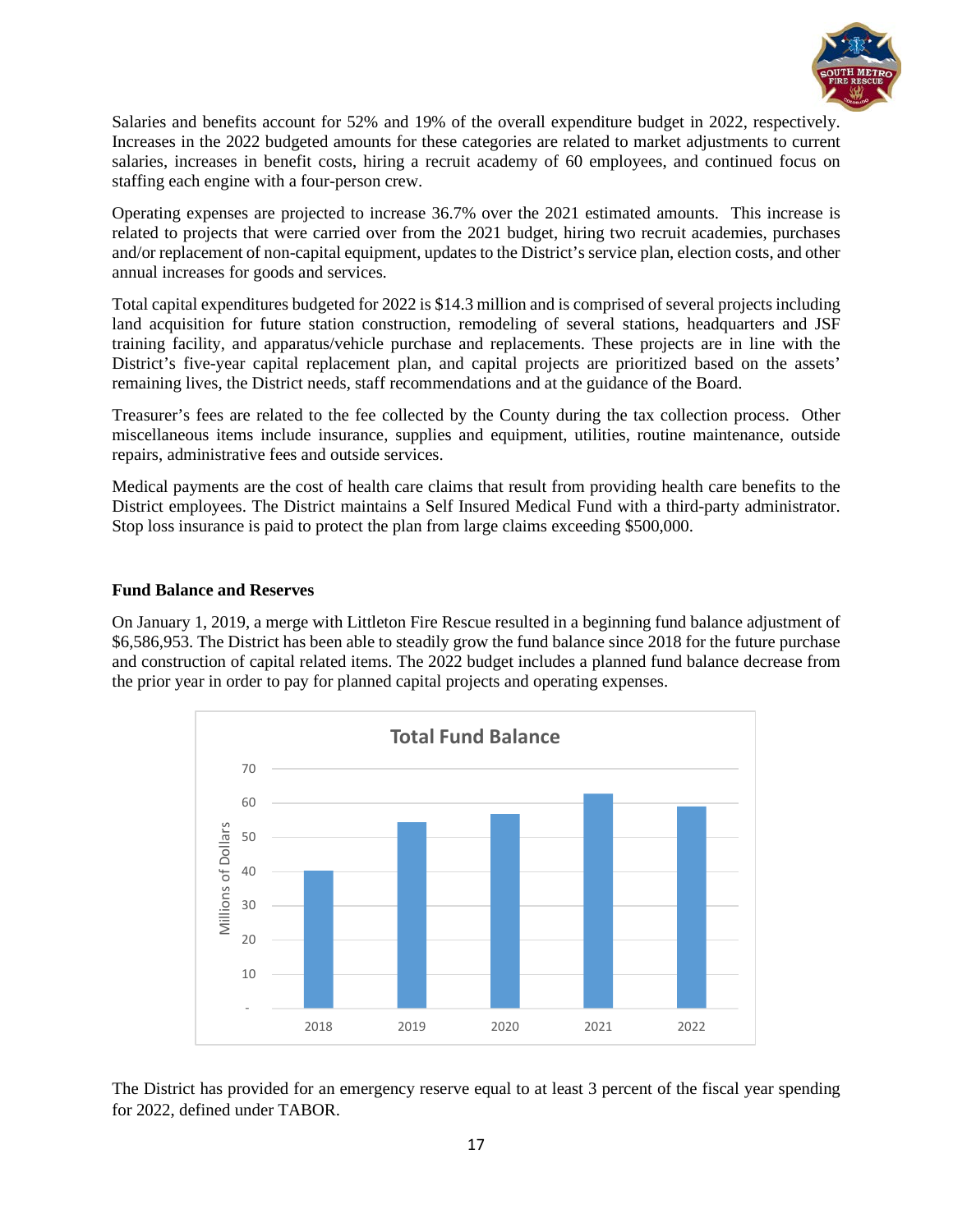

#### **Request for Information**

This budget report is designed to provide a general overview of South Metro Fire Rescue Fire Protection District's finances. Questions concerning any of the information provided in this report or request for additional financial information should be addressed to the Chief Financial Officer, South Metro Fire Rescue, 9195 E. Mineral Avenue, Centennial, CO 80112.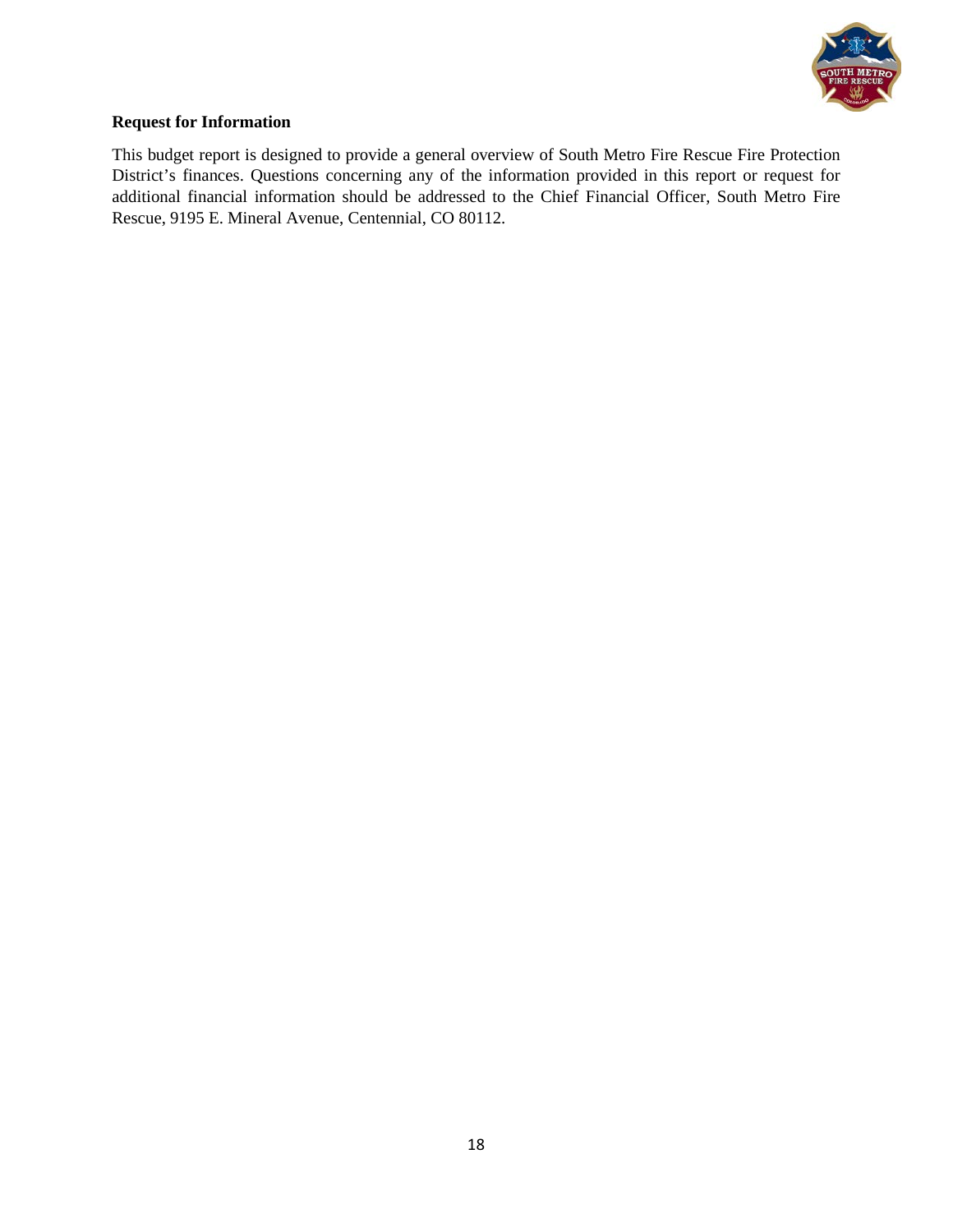#### **RESOLUTION TO ADOPT 2022 BUDGET AND APPROPRIATE SUMS Resolution No. 2021-09**

A RESOLUTION SUMMARIZING EXPENDITURES AND REVENUES FOR EACH FUND AND ADOPTING A BUDGET AND APPROPRIATING SUMS OF MONEY FOR THE SOUTH METRO FIRE RESCUE FIRE PROTECTION DISTRICT. COLORADO FOR THE CALENDAR YEAR BEGINNING THE FIRST DAY OF JANUARY 2022 AND ENDING ON THE LAST DAY OF DECEMBER 2022.

WHEREAS, the Board of Directors of the South Metro Fire Rescue Fire Protection District appointed Chief Bob Baker and Dillon Miskimins, Chief Financial Officer; to prepare and submit a proposed budget to said governing body by the proper time; and;

WHEREAS, the above individuals did submit a proposed budget to the governing body on or before October 15, 2021 for its consideration. and:

WHEREAS, the Board of Directors has made provision therein for revenues in an amount equal to or greater than the total proposed expenditures as set forth in said budget, and;

WHEREAS, it is not only required by law, but also necessary to appropriate the revenues provided in the budget to and for the purpose described below so as not to impair the operations of the District, and;

WHEREAS, upon due and proper notice, published in accordance with the law, said proposed budget was open for inspection by the public at a designated place, a public hearing was held on November 1. 2021 and interested taxpayers were given the opportunity to file or register any objections to said proposed budget, and;

WHEREAS, certain facts and the best information available at the time of adoption of the 2022 budget were used in order to comply with the timely submittal of the mill levy to the County Commissioners of Douglas, Arapahoe and Jefferson County for certification for the 2022 budget. The budget for 2022 is adopted as presented.

NOW, THEREFORE, BE IT RESOLVED BY THE BOARD OF DIRECTORS OF THE SOUTH METRO FIRE RESCUE FIRE PROTECTION DISTRICT, COLORADO;

Section 1. That the estimated expenditures for each fund are as follows:

| General Fund                | \$168,775,761 |
|-----------------------------|---------------|
| Capital Projects Fund       | 13,592,635    |
| <b>Building Rental Fund</b> | 727,277       |
| Cherry Hills Pension Fund   | 225,000       |
| <b>JACC Agency Fund</b>     |               |
| Self-Insured Medical Fund   | 13,680,000    |

#### **TOTAL ALL EXPENDITURES** \$197,000,673

Section 2. That the budgets as submitted and hereinabove summarized by fund, hereby are approved and adopted as the budgets of the South Metro Fire Rescue Fire Protection District for the year stated above.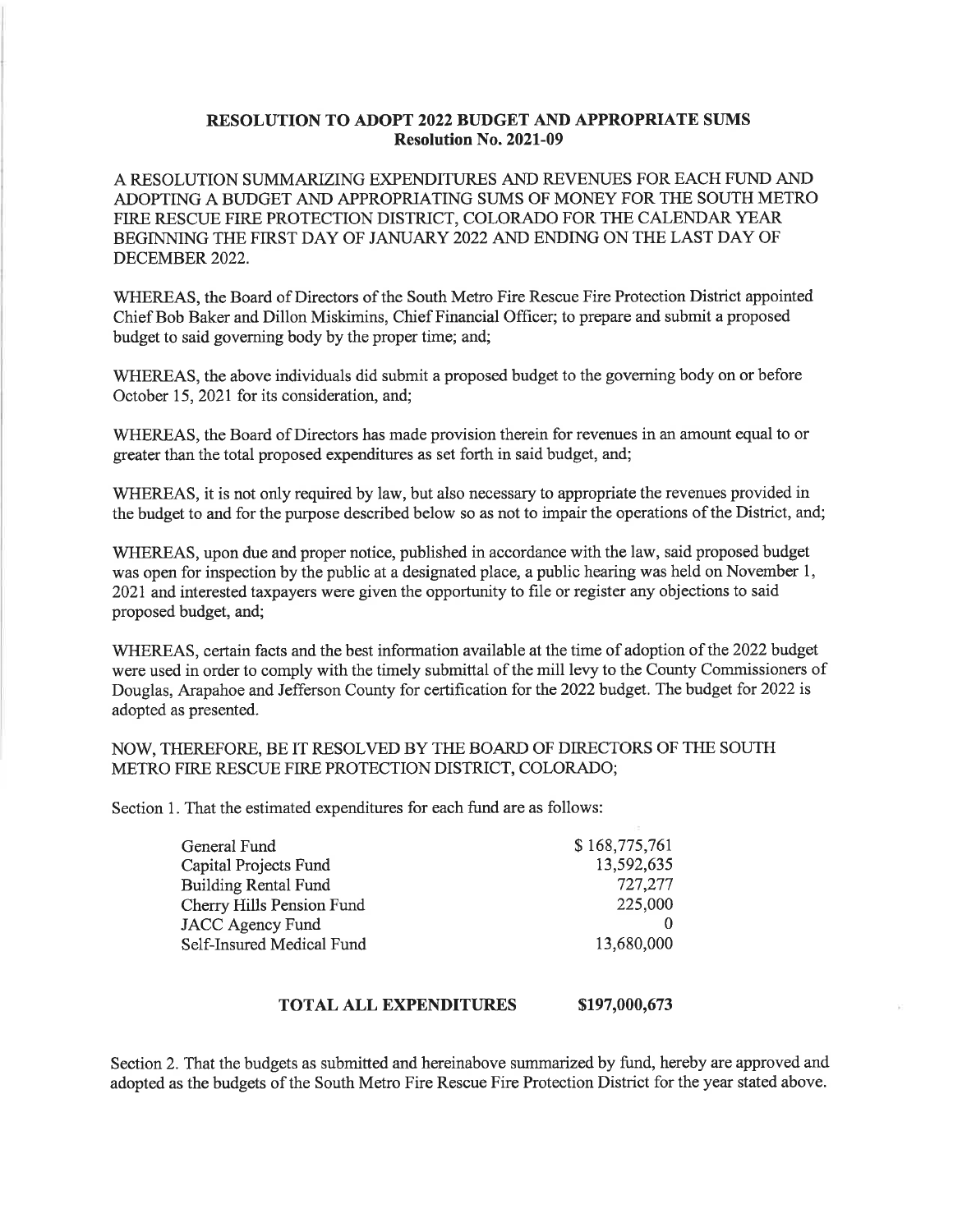Section 3. That the sums are here by appropriated from the revenues of each fund, to each fund stated hereinabove for the purposes stated in the budget

Adopted this 6th day of December 2021.

Garrel alber

Jim Albee, Chairman **Board of Directors** South Metro Fire Rescue Fire Protection District

ligen H Stavh

Attest:

William Shiver, Treasurer Board of Directors South Metro Fire Rescue Fire Protection District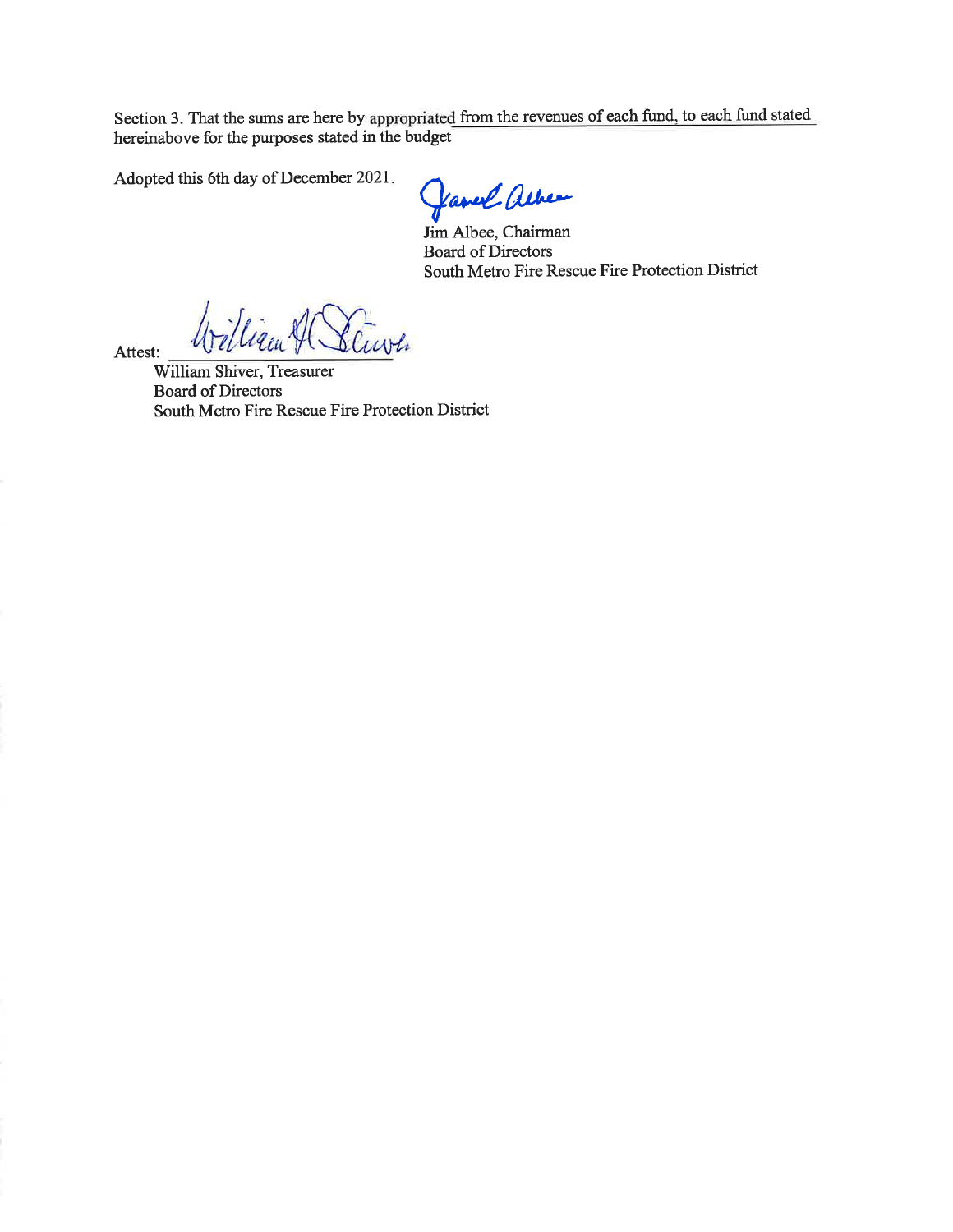#### **RESOLUTION TO SET MILL LEVIES Resolution No. 2021-10**

A RESOLUTION LEVYING GENERAL PROPERTY TAXES FOR THE YEAR 2021, TO HELP DEFRAY THE COSTS OF GOVERNMENT FOR THE SOUTH METRO FIRE RESCUE FIRE PROTECTION DISTRICT, COLORADO, FOR THE 2022 BUDGET YEAR.

WHEREAS, the Board of Directors of the South Metro Fire Rescue Fire Protection District has adopted the annual budget in accordance with the Local Government Budget Law, on December 6, 2021 and:

WHEREAS, the amount of money generated from property taxes necessary to balance the budget for general operation expense is  $$125,723,047$  and:

WHEREAS, the valuation for assessment for the South Metro Fire Rescue Fire Protection District as certified by the County Assessors is \$13,491,044,851 for the General Fund,

NOW, THEREFORE, BE IT RESOLVED BY THE BOARD OF DIRECTORS OF THE SOUTH METRO FIRE RESCUE FIRE PROTECTION DISTRICT, COLORADO;

Section 1. That for the purpose of meeting all general operating expenses of the South Metro Fire Rescue Fire Protection District during the 2022 budget year, there is hereby levied a tax of 9.25 mills upon each dollar of the total valuation for assessment of all taxable property within the South Metro Fire Rescue Fire Protection District.

Section 2. That for the purpose of collecting the 2021 abatements for South Metro Fire Rescue Fire Protection District, during the 2022 budget year, there is hereby levied a tax of 0.069 mills upon each dollar of the total valuation for assessment of all taxable property within the South Metro Fire Rescue Fire Protection District for the year 2022.

The Board of Directors hereby authorize and direct certifications to the County Commissioners of Douglas, Arapahoe, and Jefferson Counties, Colorado, the mill levies for the South Metro Fire Rescue Fire Protection District as hereinabove determined and set.

Adopted this 6th day of December, 2021.

*lim* Albee, Chairman **Board of Directors** South Metro Fire Rescue Fire Protection District

Attest:

William Shiver, Treasurer **Board of Directors** South Metro Fire Rescue Fire Protection District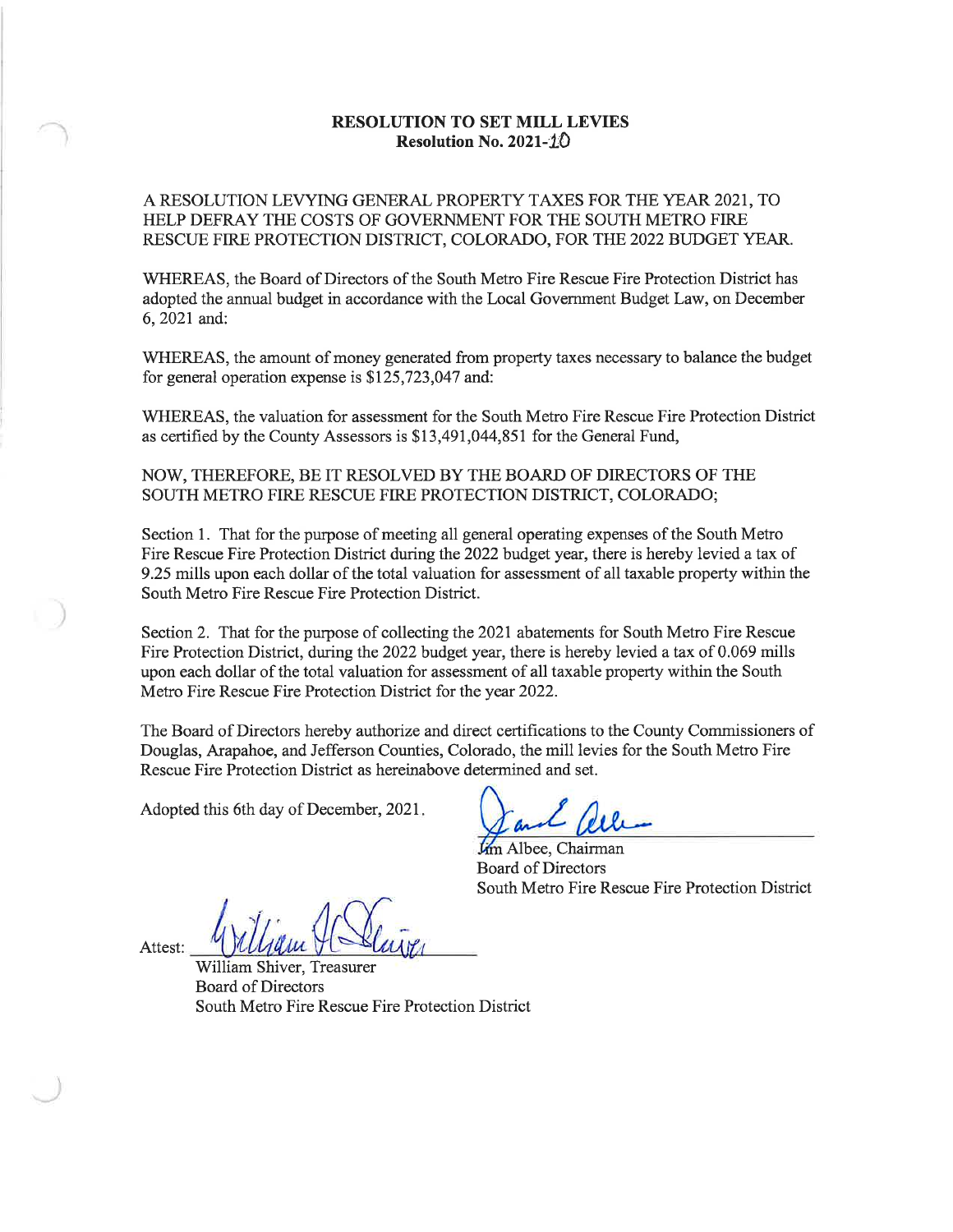# **CERTIFICATION OF TAX LEVIES for NON-SCHOOL Governments**

| <b>TO:</b> County Commissioners <sup>1</sup> of                                                                                                                                                                                                                                            | Arapahoe County                                                                                                                                                                                                           | , Colorado.                                                                                         |  |  |  |  |  |  |  |  |
|--------------------------------------------------------------------------------------------------------------------------------------------------------------------------------------------------------------------------------------------------------------------------------------------|---------------------------------------------------------------------------------------------------------------------------------------------------------------------------------------------------------------------------|-----------------------------------------------------------------------------------------------------|--|--|--|--|--|--|--|--|
| On behalf of the                                                                                                                                                                                                                                                                           | South Metro Fire Rescue Fire Protection District                                                                                                                                                                          |                                                                                                     |  |  |  |  |  |  |  |  |
|                                                                                                                                                                                                                                                                                            | (taxing entity) <sup>A</sup>                                                                                                                                                                                              |                                                                                                     |  |  |  |  |  |  |  |  |
| the                                                                                                                                                                                                                                                                                        | <b>Board of Directors</b>                                                                                                                                                                                                 |                                                                                                     |  |  |  |  |  |  |  |  |
|                                                                                                                                                                                                                                                                                            | (governing body) <sup>B</sup>                                                                                                                                                                                             |                                                                                                     |  |  |  |  |  |  |  |  |
| of the                                                                                                                                                                                                                                                                                     | South Metro Fire Rescue Fire Protection District<br>(local government) <sup>C</sup>                                                                                                                                       |                                                                                                     |  |  |  |  |  |  |  |  |
| Hereby officially certifies the following mills                                                                                                                                                                                                                                            | 7,107,887,812                                                                                                                                                                                                             |                                                                                                     |  |  |  |  |  |  |  |  |
| to be levied against the taxing entity's GROSS \$<br>assessed valuation of:                                                                                                                                                                                                                |                                                                                                                                                                                                                           | $(GROSS^D)$ assessed valuation, Line 2 of the Certification of Valuation Form DLG 57 <sup>E</sup> ) |  |  |  |  |  |  |  |  |
| Note: If the assessor certified a NET assessed valuation<br>(AV) different than the GROSS AV due to a Tax<br>Increment Financing (TIF) $AreaF$ the tax levies must be<br>calculated using the NET AV. The taxing entity's total<br>property tax revenue will be derived from the mill levy | 7,073,963,986<br>$\overline{\text{NET}}^G$ assessed valuation, Line 4 of the Certification of Valuation Form DLG 57)<br>USE VALUE FROM FINAL CERTIFICATION OF VALUATION PROVIDED<br>BY ASSESSOR NO LATER THAN DECEMBER 10 |                                                                                                     |  |  |  |  |  |  |  |  |
| multiplied against the NET assessed valuation of:                                                                                                                                                                                                                                          |                                                                                                                                                                                                                           | 2022                                                                                                |  |  |  |  |  |  |  |  |
| 12/08/2021<br>Submitted:<br>(mm/dd/yyyy)<br>(no later than Dec. 15)                                                                                                                                                                                                                        | for budget/fiscal year                                                                                                                                                                                                    | (yyyy)                                                                                              |  |  |  |  |  |  |  |  |
|                                                                                                                                                                                                                                                                                            |                                                                                                                                                                                                                           |                                                                                                     |  |  |  |  |  |  |  |  |
| PURPOSE (see end notes for definitions and examples)                                                                                                                                                                                                                                       | $LEVY^2$                                                                                                                                                                                                                  | REVENUE <sup>2</sup>                                                                                |  |  |  |  |  |  |  |  |
| 1. General Operating Expenses <sup>H</sup>                                                                                                                                                                                                                                                 | 9.250                                                                                                                                                                                                                     | 65,434,167<br>$\mathbb{S}$<br>mills                                                                 |  |  |  |  |  |  |  |  |
| 2. <minus> Temporary General Property Tax Credit/<br/>Temporary Mill Levy Rate Reduction<sup>1</sup></minus>                                                                                                                                                                               | ≺<br>$>$ mills                                                                                                                                                                                                            | $\frac{1}{2}$                                                                                       |  |  |  |  |  |  |  |  |
| SUBTOTAL FOR GENERAL OPERATING:                                                                                                                                                                                                                                                            | 9.250                                                                                                                                                                                                                     | 65,434,167<br> S <br>mills                                                                          |  |  |  |  |  |  |  |  |
| General Obligation Bonds and Interest <sup>"</sup><br>3.                                                                                                                                                                                                                                   |                                                                                                                                                                                                                           | \$<br>mills                                                                                         |  |  |  |  |  |  |  |  |
| Contractual Obligations <sup>K</sup><br>4.                                                                                                                                                                                                                                                 |                                                                                                                                                                                                                           | \$<br>mills                                                                                         |  |  |  |  |  |  |  |  |
| Capital Expenditures <sup>L</sup>                                                                                                                                                                                                                                                          |                                                                                                                                                                                                                           | \$<br>mills                                                                                         |  |  |  |  |  |  |  |  |
| 6. Refunds/Abatements <sup>M</sup>                                                                                                                                                                                                                                                         | 0.069                                                                                                                                                                                                                     | 488,104<br>\$<br>mills                                                                              |  |  |  |  |  |  |  |  |
| 7. Other <sup>N</sup> (specify):                                                                                                                                                                                                                                                           |                                                                                                                                                                                                                           | mills<br>\$                                                                                         |  |  |  |  |  |  |  |  |
|                                                                                                                                                                                                                                                                                            |                                                                                                                                                                                                                           | \$<br>mills                                                                                         |  |  |  |  |  |  |  |  |
| Sum of General Operating<br>Subtotal and Lines 3 to 7<br><b>TOTAL:</b>                                                                                                                                                                                                                     | 9.319                                                                                                                                                                                                                     | 65,922,271<br>$\mathbf{s}$<br>mills                                                                 |  |  |  |  |  |  |  |  |
| Contact person:<br><b>Dillon Miskimins</b><br>(print)                                                                                                                                                                                                                                      | Daytime<br>720 <sub>1</sub><br>phone:                                                                                                                                                                                     | 989-2211                                                                                            |  |  |  |  |  |  |  |  |
| Signed:                                                                                                                                                                                                                                                                                    | Title:                                                                                                                                                                                                                    | <b>CFO</b>                                                                                          |  |  |  |  |  |  |  |  |
| Include one copy of this tax entity's completed form when filing the local government's budget by January 31st, per 29-1-113 C.R.S., with the<br>Division of Local Government (DLG), Room 521, 1313 Sherman Street, Denver, CO 80203, Questions? Call DLG at (303) 864-7720                |                                                                                                                                                                                                                           |                                                                                                     |  |  |  |  |  |  |  |  |

 $1$  If the taxing entity's boundaries include more than one county, you must certify the levies to each county. Use a separate form for each county and certify the same levies uniformly to each county per Article X, Section 3 of the Colorado Constitution. <sup>2</sup> Levies must be rounded to three decimal places and revenue must be calculated from the total NET assessed valuation (Line 4 of Form DLG57 on the County Assessor's FINAL certification of valuation).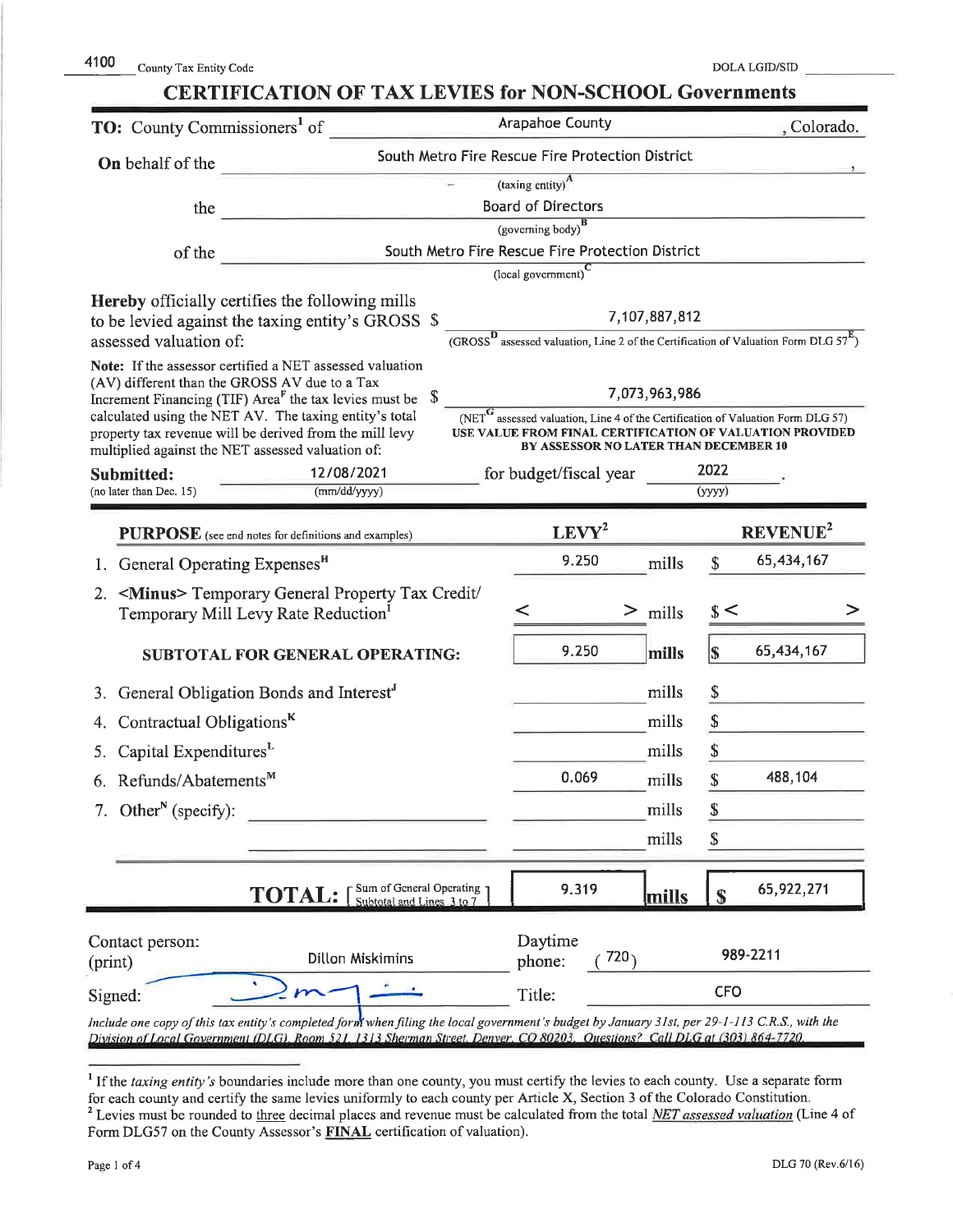# **CERTIFICATION OF TAX LEVIES for NON-SCHOOL Governments**

| <b>TO:</b> County Commissioners <sup>1</sup> of       |                                                                                                                                                                                                                                                                              |  | Arapahoe County                                   |               | , Colorado,                                                                                       |
|-------------------------------------------------------|------------------------------------------------------------------------------------------------------------------------------------------------------------------------------------------------------------------------------------------------------------------------------|--|---------------------------------------------------|---------------|---------------------------------------------------------------------------------------------------|
| On behalf of the                                      | <b>Cherry Hills Fire Bond</b>                                                                                                                                                                                                                                                |  |                                                   |               |                                                                                                   |
|                                                       | (taxing entity) <sup>A</sup>                                                                                                                                                                                                                                                 |  |                                                   |               |                                                                                                   |
| the                                                   | <b>Board of Directors</b>                                                                                                                                                                                                                                                    |  |                                                   |               |                                                                                                   |
|                                                       | (governing body) <sup>B</sup>                                                                                                                                                                                                                                                |  |                                                   |               |                                                                                                   |
| of the                                                |                                                                                                                                                                                                                                                                              |  | South Metro Fire Rescue Fire Protection District  |               |                                                                                                   |
|                                                       | <b>Hereby</b> officially certifies the following mills                                                                                                                                                                                                                       |  | $\overline{\text{(local government)}}^{\text{C}}$ |               |                                                                                                   |
|                                                       | to be levied against the taxing entity's GROSS \$                                                                                                                                                                                                                            |  |                                                   | 570, 138, 517 |                                                                                                   |
| assessed valuation of:                                |                                                                                                                                                                                                                                                                              |  |                                                   |               | $(GROSSD$ assessed valuation, Line 2 of the Certification of Valuation Form DLG 57 <sup>E</sup> ) |
|                                                       | Note: If the assessor certified a NET assessed valuation                                                                                                                                                                                                                     |  |                                                   |               |                                                                                                   |
| (AV) different than the GROSS AV due to a Tax         | Increment Financing (TIF) Area <sup><math>F</math></sup> the tax levies must be                                                                                                                                                                                              |  | 570, 138, 517                                     |               |                                                                                                   |
|                                                       | calculated using the NET AV. The taxing entity's total                                                                                                                                                                                                                       |  |                                                   |               | $(NETG$ assessed valuation, Line 4 of the Certification of Valuation Form DLG 57)                 |
| multiplied against the NET assessed valuation of:     | property tax revenue will be derived from the mill levy                                                                                                                                                                                                                      |  | BY ASSESSOR NO LATER THAN DECEMBER 10             |               | USE VALUE FROM FINAL CERTIFICATION OF VALUATION PROVIDED                                          |
| Submitted:                                            | 12/08/2021                                                                                                                                                                                                                                                                   |  | for budget/fiscal year                            |               | 2022                                                                                              |
| (no later than Dec. 15)                               | (mm/dd/yyyy)                                                                                                                                                                                                                                                                 |  |                                                   |               | (yyyy)                                                                                            |
|                                                       | PURPOSE (see end notes for definitions and examples)                                                                                                                                                                                                                         |  | $LEVY^2$                                          |               | REVENUE <sup>2</sup>                                                                              |
| 1. General Operating Expenses <sup>H</sup>            |                                                                                                                                                                                                                                                                              |  |                                                   | mills         | \$                                                                                                |
|                                                       | 2. <minus> Temporary General Property Tax Credit/<br/>Temporary Mill Levy Rate Reduction<sup>1</sup></minus>                                                                                                                                                                 |  |                                                   | $>$ mills     | s<                                                                                                |
|                                                       | <b>SUBTOTAL FOR GENERAL OPERATING:</b>                                                                                                                                                                                                                                       |  |                                                   | mills         | S)                                                                                                |
| 3. General Obligation Bonds and Interest <sup>J</sup> |                                                                                                                                                                                                                                                                              |  |                                                   | mills         | \$                                                                                                |
| Contractual Obligations <sup>K</sup>                  |                                                                                                                                                                                                                                                                              |  | mills                                             | \$            |                                                                                                   |
| Capital Expenditures <sup>L</sup>                     |                                                                                                                                                                                                                                                                              |  |                                                   | mills         |                                                                                                   |
| 6. Refunds/Abatements <sup>M</sup>                    |                                                                                                                                                                                                                                                                              |  |                                                   | mills         |                                                                                                   |
| 7. Other <sup>N</sup> (specify):                      | Pension Plan                                                                                                                                                                                                                                                                 |  | 0.500                                             | mills         | 285,069<br>\$                                                                                     |
|                                                       |                                                                                                                                                                                                                                                                              |  |                                                   | mills         | \$                                                                                                |
|                                                       | Sum of General Operating                                                                                                                                                                                                                                                     |  |                                                   |               |                                                                                                   |
|                                                       | <b>TOTAL:</b><br>Subtotal and Lines 3 to 7                                                                                                                                                                                                                                   |  | 0.500                                             | mills         | 285,069<br>$\mathbf S$                                                                            |
| Contact person:                                       |                                                                                                                                                                                                                                                                              |  | Daytime                                           |               |                                                                                                   |
| (print)                                               | <b>Dillon Miskimins</b>                                                                                                                                                                                                                                                      |  | phone:                                            | 720           | 989-2211                                                                                          |
| Signed:                                               |                                                                                                                                                                                                                                                                              |  | Title:                                            |               | <b>CFO</b>                                                                                        |
|                                                       | Include one copy of this tax entity's completed form when filing the local government's budget by January 31st, per 29-1-113 C.R.S., with the<br>Division of Local Government (DLG), Room 521, 1313 Sherman Street, Denver, CO 80203, Ouestions? Call DLG at (303) 864-7720. |  |                                                   |               |                                                                                                   |

×,

 $<sup>1</sup>$  If the taxing entity's boundaries include more than one county, you must certify the levies to each county. Use a separate form</sup> for each county and certify the same levies uniformly to each county per Article X, Section 3 of the Colorado Constitution.<br><sup>2</sup> Levies must be rounded to three decimal places and revenue must be calculated from the total Form DLG57 on the County Assessor's FINAL certification of valuation).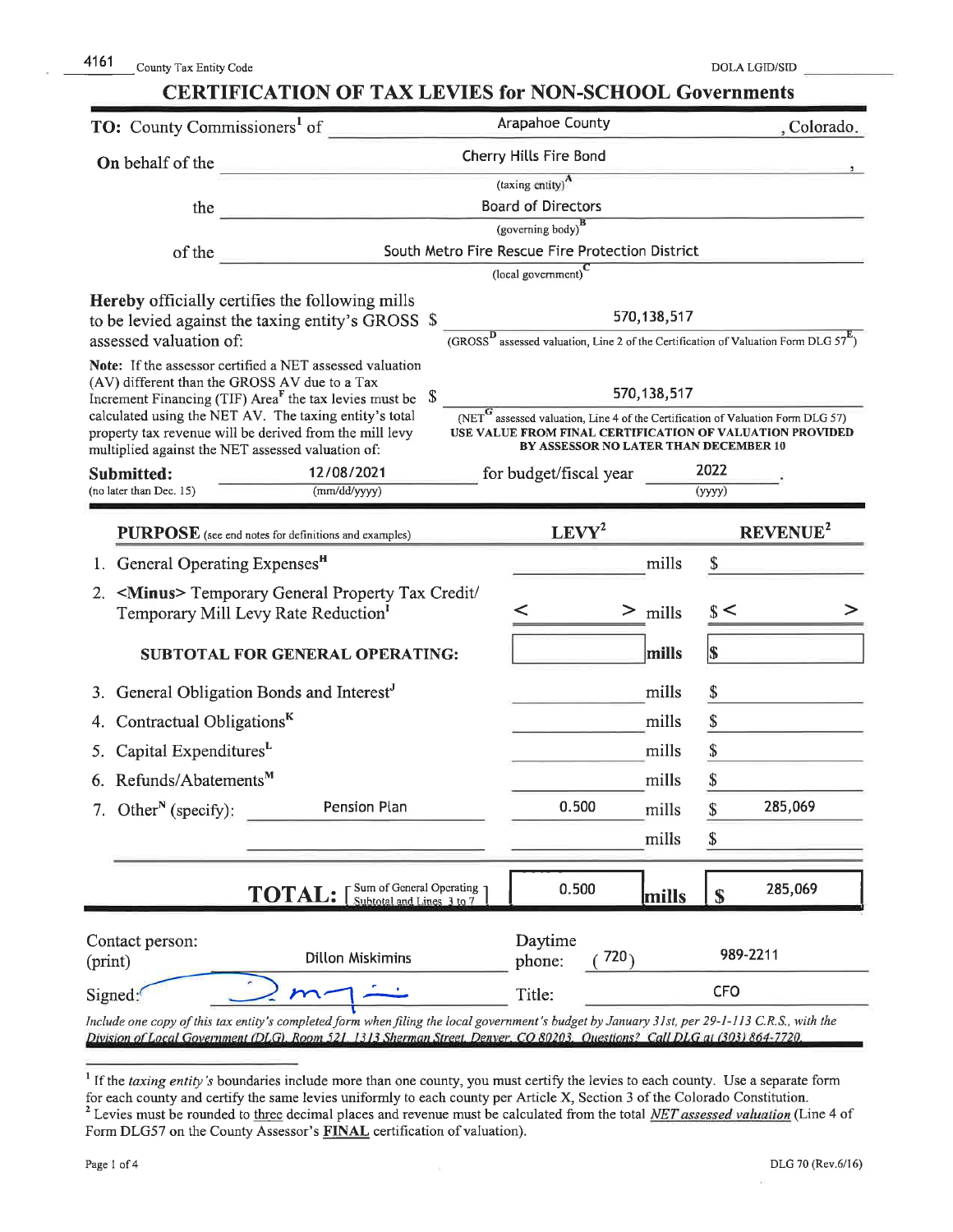| County Tax Entity Code |
|------------------------|
|                        |

# **CERTIFICATION OF TAX LEVIES for NON-SCHOOL Governments**

| <b>TO:</b> County Commissioners <sup>1</sup> of                                                                                                                                                                                                                                                                                                                                    |                                                                                                                                                                                                                                                                              | Jefferson County                                                                                  |                            | , Colorado.                                                                                                   |
|------------------------------------------------------------------------------------------------------------------------------------------------------------------------------------------------------------------------------------------------------------------------------------------------------------------------------------------------------------------------------------|------------------------------------------------------------------------------------------------------------------------------------------------------------------------------------------------------------------------------------------------------------------------------|---------------------------------------------------------------------------------------------------|----------------------------|---------------------------------------------------------------------------------------------------------------|
| On behalf of the                                                                                                                                                                                                                                                                                                                                                                   |                                                                                                                                                                                                                                                                              | South Metro Fire Rescue Fire Protection District                                                  |                            |                                                                                                               |
|                                                                                                                                                                                                                                                                                                                                                                                    | (taxing entity) <sup>A</sup>                                                                                                                                                                                                                                                 |                                                                                                   |                            |                                                                                                               |
| the                                                                                                                                                                                                                                                                                                                                                                                | <b>Board of Directors</b>                                                                                                                                                                                                                                                    |                                                                                                   |                            |                                                                                                               |
|                                                                                                                                                                                                                                                                                                                                                                                    | (governing body) <sup>B</sup>                                                                                                                                                                                                                                                |                                                                                                   |                            |                                                                                                               |
| of the                                                                                                                                                                                                                                                                                                                                                                             | South Metro Fire Rescue Fire Protection District<br>(local government) $\overline{c}$                                                                                                                                                                                        |                                                                                                   |                            |                                                                                                               |
| <b>Hereby</b> officially certifies the following mills<br>to be levied against the taxing entity's GROSS \$<br>assessed valuation of:<br>Note: If the assessor certified a NET assessed valuation<br>(AV) different than the GROSS AV due to a Tax<br>Increment Financing (TIF) Area <sup>F</sup> the tax levies must be<br>calculated using the NET AV. The taxing entity's total |                                                                                                                                                                                                                                                                              | $(NET^G)$ assessed valuation, Line 4 of the Certification of Valuation Form DLG 57)               | 613,670,246<br>613,670,246 | (GROSS <sup>D</sup> assessed valuation, Line 2 of the Certification of Valuation Form DLG $57^{\mathbf{E}}$ ) |
| property tax revenue will be derived from the mill levy<br>multiplied against the NET assessed valuation of:                                                                                                                                                                                                                                                                       |                                                                                                                                                                                                                                                                              | USE VALUE FROM FINAL CERTIFICATION OF VALUATION PROVIDED<br>BY ASSESSOR NO LATER THAN DECEMBER 10 |                            |                                                                                                               |
| Submitted:<br>(no later than Dec. 15)                                                                                                                                                                                                                                                                                                                                              | 12/08/2021<br>(mm/dd/yyyy)                                                                                                                                                                                                                                                   | for budget/fiscal year                                                                            |                            | 2022<br>(yyyy)                                                                                                |
| PURPOSE (see end notes for definitions and examples)                                                                                                                                                                                                                                                                                                                               |                                                                                                                                                                                                                                                                              | $LEVY^2$                                                                                          |                            | <b>REVENUE<sup>2</sup></b>                                                                                    |
| 1. General Operating Expenses <sup>H</sup>                                                                                                                                                                                                                                                                                                                                         |                                                                                                                                                                                                                                                                              | 9.250                                                                                             | mills                      | 5,676,450<br>\$                                                                                               |
| Temporary Mill Levy Rate Reduction <sup>1</sup>                                                                                                                                                                                                                                                                                                                                    | 2. <minus> Temporary General Property Tax Credit/</minus>                                                                                                                                                                                                                    | < ≈                                                                                               | $>$ mills                  | s <                                                                                                           |
|                                                                                                                                                                                                                                                                                                                                                                                    | SUBTOTAL FOR GENERAL OPERATING:                                                                                                                                                                                                                                              | 9.250                                                                                             | mills                      | 5,676,450<br>l\$                                                                                              |
| 3. General Obligation Bonds and Interest <sup>J</sup>                                                                                                                                                                                                                                                                                                                              |                                                                                                                                                                                                                                                                              |                                                                                                   | mills                      |                                                                                                               |
| Contractual Obligations <sup>K</sup>                                                                                                                                                                                                                                                                                                                                               |                                                                                                                                                                                                                                                                              |                                                                                                   | mills                      |                                                                                                               |
| Capital Expenditures <sup>L</sup>                                                                                                                                                                                                                                                                                                                                                  |                                                                                                                                                                                                                                                                              |                                                                                                   | mills                      | \$                                                                                                            |
| 6. Refunds/Abatements <sup>M</sup>                                                                                                                                                                                                                                                                                                                                                 |                                                                                                                                                                                                                                                                              | 0.069                                                                                             | mills                      | 42,343<br>\$                                                                                                  |
| 7. Other <sup>N</sup> (specify):                                                                                                                                                                                                                                                                                                                                                   |                                                                                                                                                                                                                                                                              |                                                                                                   | mills                      | \$                                                                                                            |
|                                                                                                                                                                                                                                                                                                                                                                                    |                                                                                                                                                                                                                                                                              |                                                                                                   | mills                      | \$                                                                                                            |
|                                                                                                                                                                                                                                                                                                                                                                                    | Sum of General Operating<br><b>TOTAL:</b><br>Subtotal and Lines 3 to 7                                                                                                                                                                                                       | 9.319                                                                                             | mills                      | 5,718,793<br>S                                                                                                |
| Contact person:<br>(print)                                                                                                                                                                                                                                                                                                                                                         | Dillon Miskimins                                                                                                                                                                                                                                                             | Daytime<br>720<br>phone:                                                                          |                            | 989-2211                                                                                                      |
| Signed:                                                                                                                                                                                                                                                                                                                                                                            |                                                                                                                                                                                                                                                                              | Title:                                                                                            |                            | <b>CFO</b>                                                                                                    |
|                                                                                                                                                                                                                                                                                                                                                                                    | Include one copy of this tax entity's completed form when filing the local government's budget by January 31st, per 29-1-113 C.R.S., with the<br>Division of Local Government (DLG), Room 521, 1313 Sherman Street, Denver, CO 80203, Ouestions? Call DLG at (303) 864-7720. |                                                                                                   |                            |                                                                                                               |

 $<sup>1</sup>$  If the taxing entity's boundaries include more than one county, you must certify the levies to each county. Use a separate form</sup> for each county and certify the same levies uniformly to each county per Article X, Section 3 of the Colorado Constitution. <sup>2</sup> Levies must be rounded to three decimal places and revenue must be calculated from the total NET assessed valuation (Line 4 of Form DLG57 on the County Assessor's FINAL certification of valuation).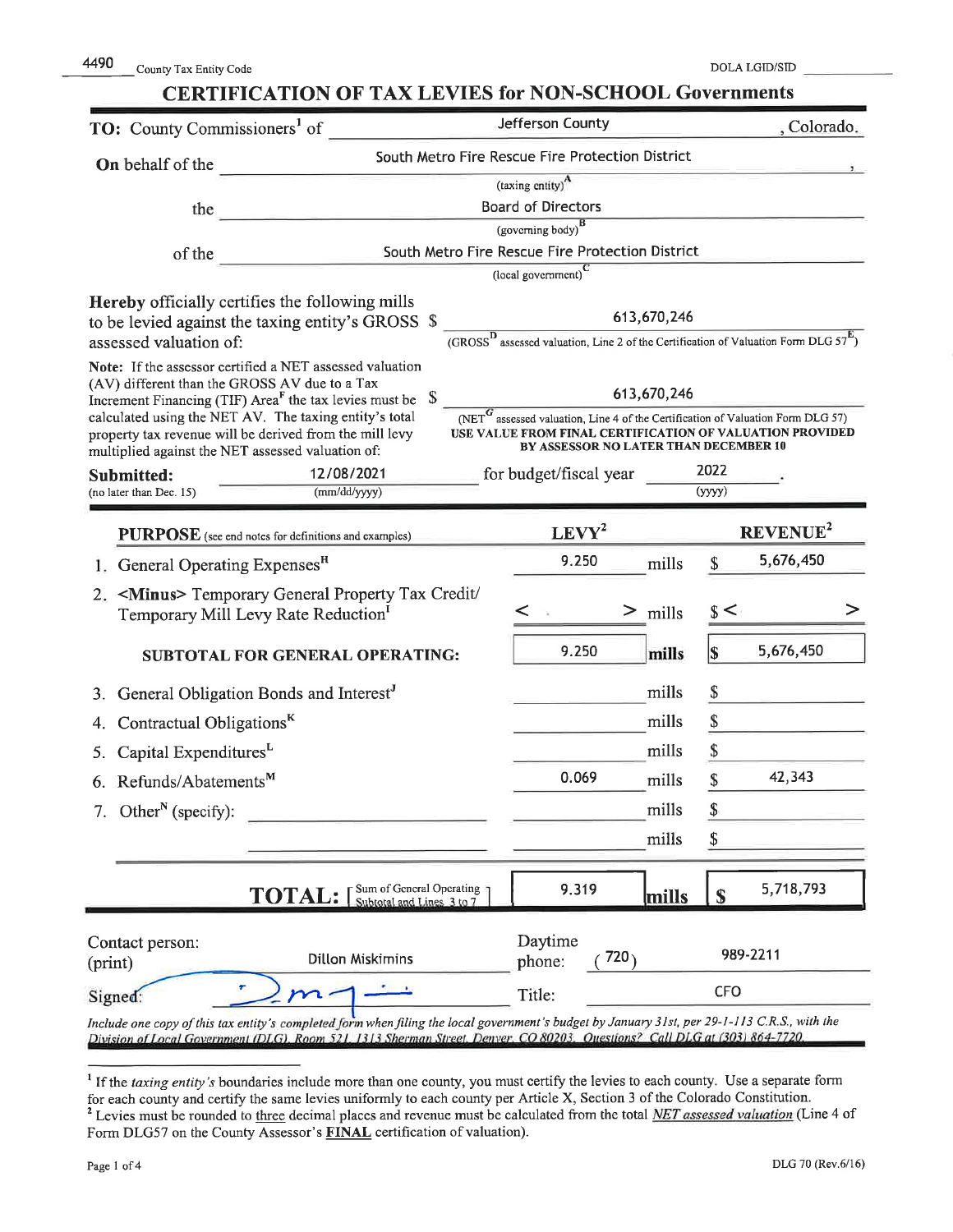**BONDS** 

#### **CERTIFICATION OF TAX LEVIES for NON-SCHOOL Governments**

# **TO The County Commissioners of Douglas County, Colorado On behalf of the South Metro Fire Rescue Fire Protection District the Board of Directors of the South Metro Fire Rescue Fire Protection District**

**Hereby** officially certifies the following mills to be levied against the taxing entity's **GROSS** assessed valuation of: **\$5,859,233,190** Note: If the assessor certified a NET assessed valuation (AV) different than the GROSS AV due to a Tax Increment Financing (TIF) Area the tax levies must be calculated using the NET AV. The taxing entity 's total property tax revenue will be derived from the mill levy multiplied against the **NET** assessed valuation of: **\$5,803,410,619**

#### **Submitted:** *Marina Takacs* for budget/fiscal year *2022*

| <b>PURPOSE</b>                                                                                   | <b>LEVY</b>    | <b>REVENUE</b> |
|--------------------------------------------------------------------------------------------------|----------------|----------------|
| 1. General Operating Expenses                                                                    | $9.250$ mills  | \$53,681,548   |
| 2. <minus> Temporary General Property Tax Credit/<br/>Temporary Mill Levy Rate Reduction</minus> | $-0.000$ mills | $-$ \$0        |
| <b>SUBTOTAL FOR GENERAL OPERATING:</b>                                                           | 9.250 mills    | \$53,681,548   |
| 3. General Obligation Bonds and Interest                                                         | $0.000$ mills  | \$0            |
| 4. Contractual Obligations                                                                       | $0.000$ mills  | \$0            |
| 5. Capital Expenditures                                                                          | $0.000$ mills  | \$0            |
| 6. Refunds/Abatements                                                                            | $0.069$ mills  | \$400,435      |
| 7. Other                                                                                         | $0.000$ mills  | \$0            |
| 8. Judgment                                                                                      | $0.000$ mills  | \$0            |
| <b>TOTAL:</b>                                                                                    | 9.319 mills    | \$54,081,983   |

# **THIS SECTION APPLIES TO TITLE 32, ARTICLE 1 SPECIAL DISTRICTS THAT LEVY TAXES FOR PAYMENT OF GENERAL OBLIGATION DEBT (32-1-1603 C.R.S.).** Taxing entities

that are Special Districts or Subdistricts of Special Districts must certify separate mill levies and revenues to the Board of County Commissioners, one each for the funding requirements of each debt (32-1-1603, C.R.S.). Use additional pages as necessary.

The Special District's or Subdistrict's total levies for general obligation bonds and total levies for contractual obligations should be recorded on Page 1, Lines 3 and 4 respectively.

### **CERTIFY A SEPARATE MILL LEVY FOR EACH BOND, CONTRACT, OTHER, AND/OR JUDGMENT:**

| DUNDS            |                        |  |
|------------------|------------------------|--|
|                  | No Bonds Available     |  |
| <b>CONTRACTS</b> |                        |  |
|                  | No Contracts Available |  |
| <b>OTHER</b>     |                        |  |